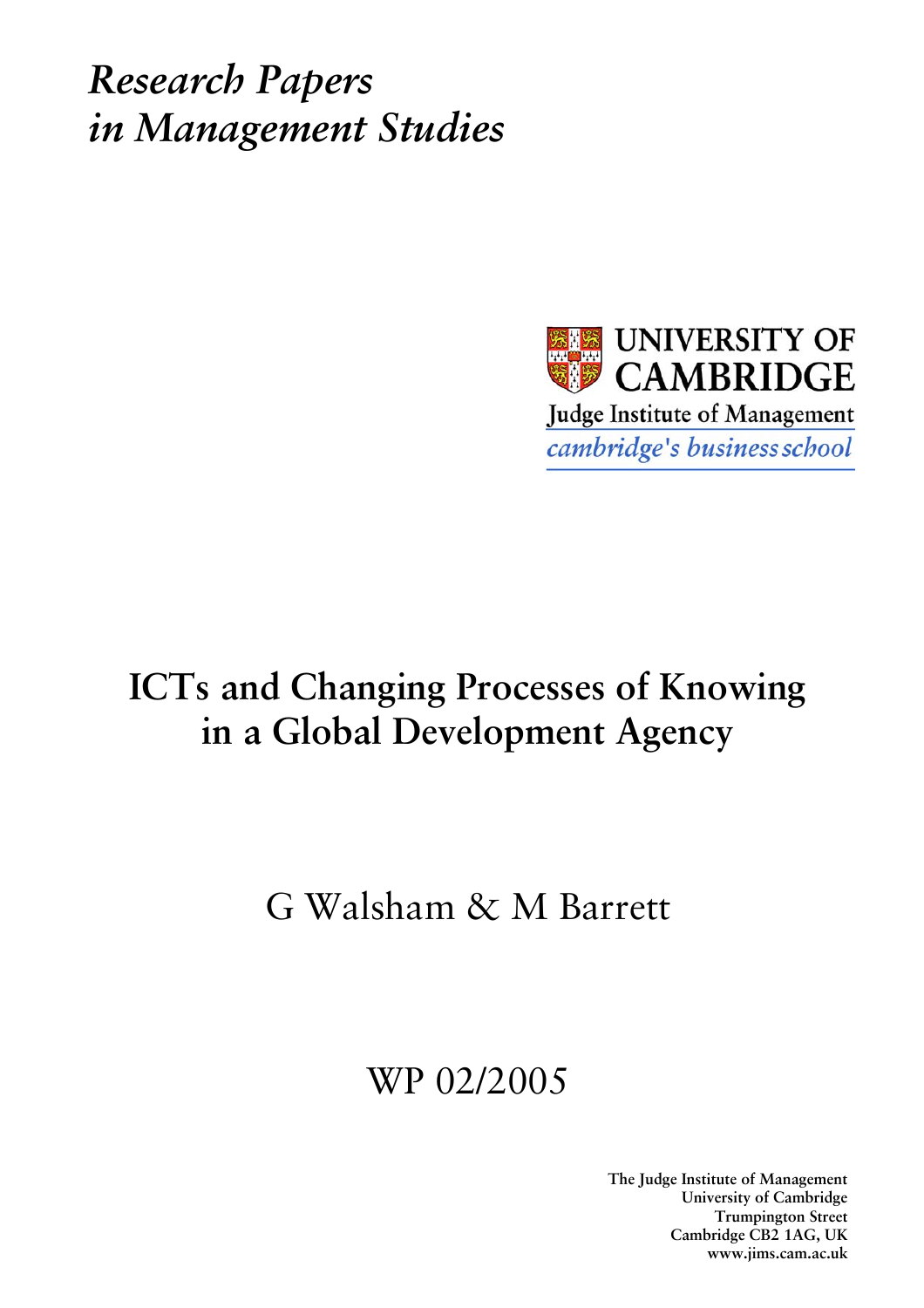These papers are produced by the Judge Institute of Management, University of Cambridge.

The papers are circulated for discussion purposes only. Their contents should be considered preliminary and are not to be quoted without the authors' permission.

## **ICTs and Changing Processes of Knowing in a Global Development Agency**

## G Walsham & M Barrett

### WP 02/2005

Geoff Walsham Judge Institute of Management University of Cambridge Email: g.walsham@jims.cam.ac.uk

Michael Barrett Judge Institute of Management University of Cambridge Email: m.barrett@jims.cam.ac.uk

Please address enquiries about the series to:

Research Support Manager Judge Institute of Management Trumpington Street Cambridge CB2 1AG, UK Tel: 01223 760546 Fax: 01223 339701 E-mail: research-support@jims.cam.ac.uk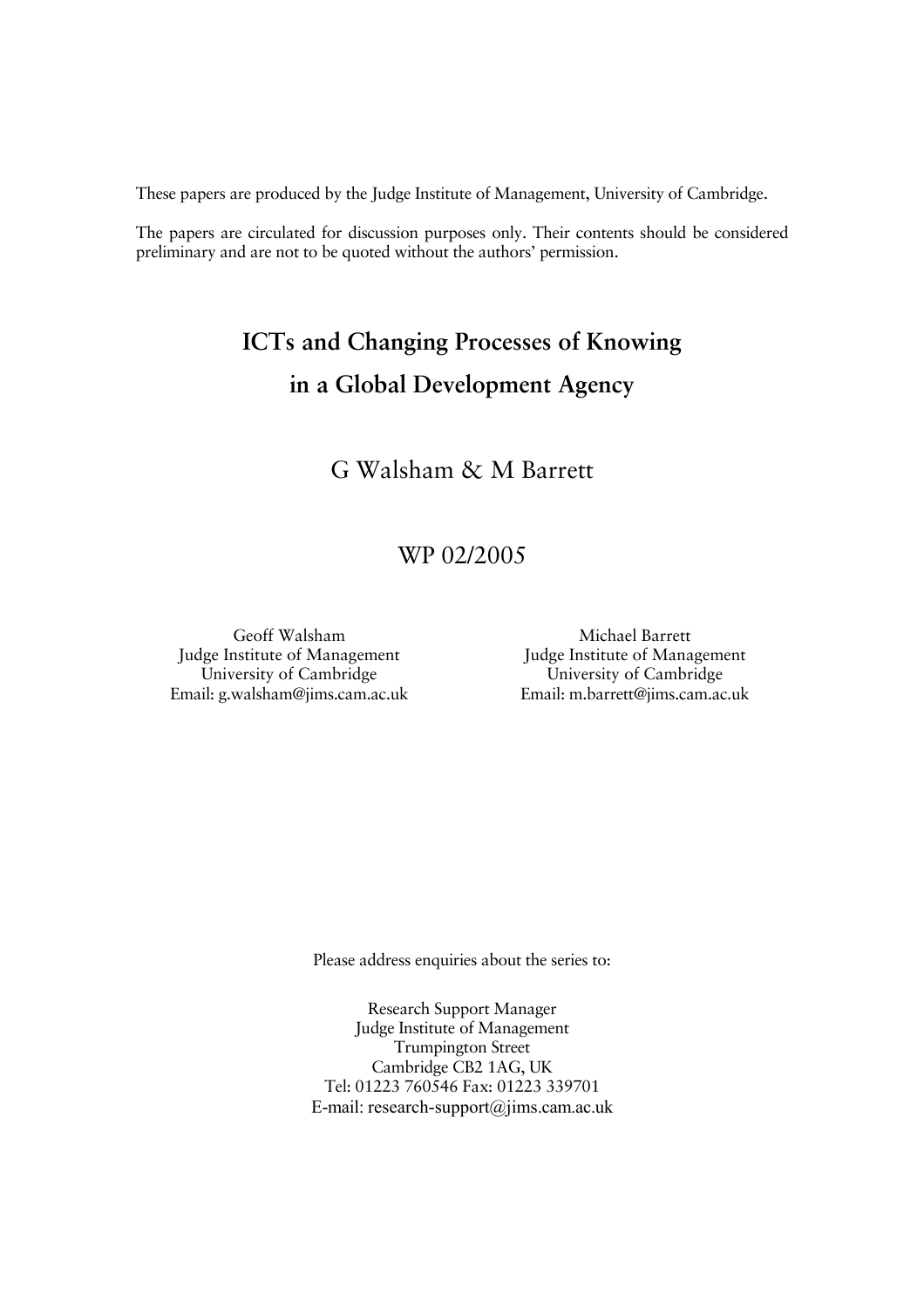## **ICTs and Changing Processes of Knowing in a Global Development Agency**

**Geoff Walsham and Michael Barrett**

#### **Abstract**

This paper is concerned with changing processes of knowing in contemporary organizations, supported in part by information and communication technologies (ICTs). A new conceptual framework is developed, drawing and synthesising from previous work in the knowing-inpractice literature. This conceptual approach is illustrated through a longitudinal, interpretive case study of a globally-dispersed organization. Particular emphasis in this paper is placed on the context of power relations within which knowledge-based initiatives and actions take place. Insights from the conceptual approach are generated on changing individuals, organizational structures and culture. It is argued that the conceptual framework has value for research on ICTs and processes of knowing in any global organization.

**Keywords:** knowledge, processes of knowing, knowledge management, ICTs, interpretive case study, global organizations, power relations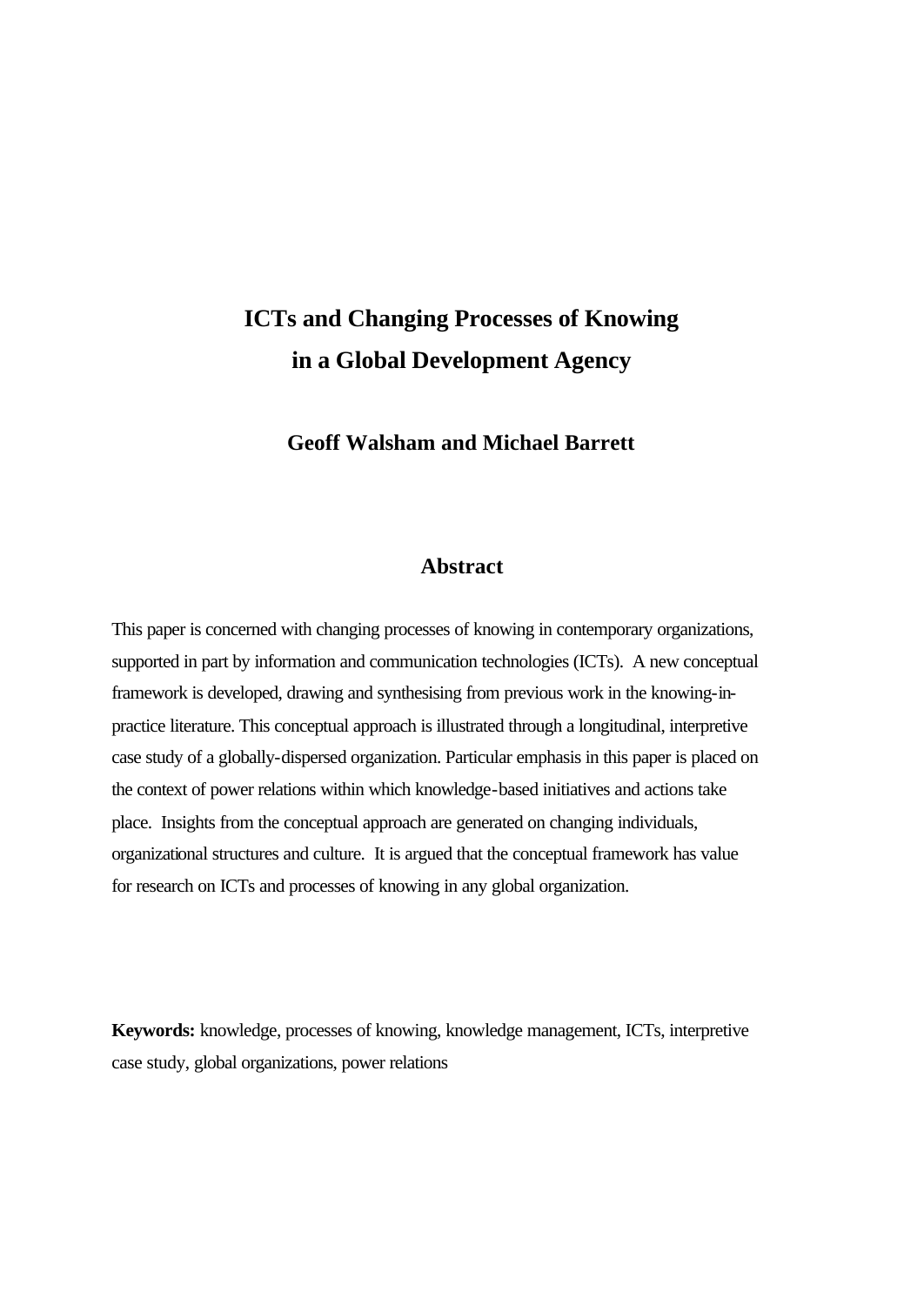#### **INTRODUCTION**

Knowledge and knowledge management have been fashionable topics in contemporary organizations for over a decade now, and this has been reflected in the large academic literature focused on knowledge, including special issues of journals (Gherardi 2000; Grandori and Kogut 2002; Argote et al. 2003). Despite this massive interest, there is no agreed way of how to conceptualise knowledge, nor how to 'manage' it, with many different schools of thought and approaches. Writers such as Nonaka (1994) have been influential in the management literature with concepts such as the knowledge spiral, but others have argued that such work oversimplifies the nature of knowledge and misrepresents the philosophical ideas from which it is derived (Tsoukas 2003).

Despite the diversity of views, everyone agrees that knowledge is important to the organizations and societies of the early  $21<sup>st</sup>$  Century. In addition, most people agree that information and communication technologies (ICTs) have a role to play in supporting efforts to generate and share knowledge; but we know that technology is not sufficient in itself (McDermott 1999), and that some combination of behavioural and technological approaches is needed (Barrett et al 2004). Here again, however, the literature offers a very wide range of approaches to the design and development of appropriate 'knowledge management systems', based on different perspectives on the nature of knowledge (Alavi and Leidner 2001).

In this paper, our primary intention is not to immerse ourselves in the debates concerning conflicting views of knowledge, important though they may be. Rather, we will articulate our own view of knowledge, and its support through ICTs, falling broadly within the knowing-in-practice school (Gherardi 2000, Orlikowski 2002). We will illustrate and develop our conceptual framework through a case study of a global development agency working in the health sector. Desouza and Evaristo (2003) argued that the literature addressing the management of knowledge in a global context is 'best described as sparse'. A related point is made by Orlikowski (2002) who noted that 'little is known about the process of knowing in complex organizations that are also geographically distributed'. Our case study will offer empirical evidence addressed to both of these shortfalls in the literature, being concerned with the management of knowledge in a complex, globally-distributed organization.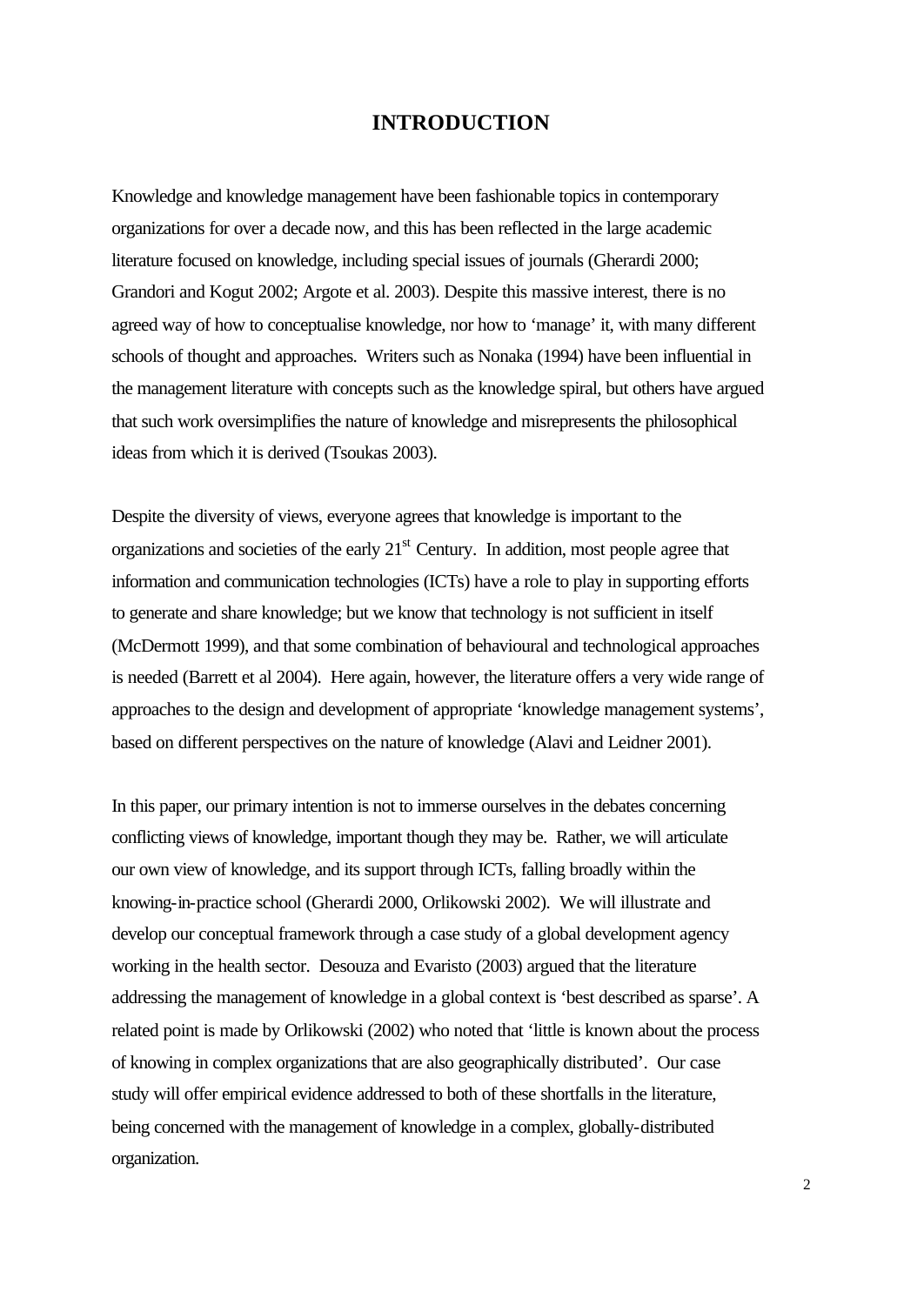The rest of the paper is organized as follows. In the next section, we draw on relevant literature to put forward some fundamental positions on knowledge and practice. We then use these ideas as a basis to develop a conceptual framework for the analysis of changing processes of knowing. Next, we describe the methodology for our empirical case study. The main case study sections follow this, providing firstly a broad overview of the shifting goals and nature of the global development agency, and then a detailed analysis of changing processes of knowing in the agency. Finally, in the discussion and conclusions sections, we consider the contribution of our paper, and its broader implications for the study of ICTs and knowledge in complex global organizations.

#### **KNOWING-IN-PRACTICE**

In this section, we put forward some building blocks or fundamental positions on knowledge and practice. Firstly, we start from the view that *knowledgeability is individual and based on tacit knowledge, which cannot be converted to explicit knowledge*. The philosopher Polanyi (1966, 1969) is widely cited in the literature for his development of the concept of 'tacit knowledge'. However, as noted by careful readers of Polanyi's work (Tsoukas and Vladimirou 2001, Walsham 2001, Tsoukas 2003), tacit knowing on the part of an individual cannot be 'converted' into explicit knowledge, contradicting the approach of Nonaka, and followers in the management literature who claim to draw on Polanyi's ideas. Let us look at what Polanyi himself had to say on knowing through 'tacit power', or how human beings perceive the world through an active shaping of experience:

'I shall reconsider human knowledge by starting from the fact that *we can know more than we can tell.* (p4) ... the outcome of an (individual's) active shaping of experience performed in the pursuit of knowledge. This shaping or integrating I hold to be the great and indisputable tacit power by which all knowledge is discovered and, once discovered, is held to be true.' (p6)

This tacit power produces the deep tacit knowledge that we have about the world in which we live, and this power is different for each individual due to our different initial dispositions and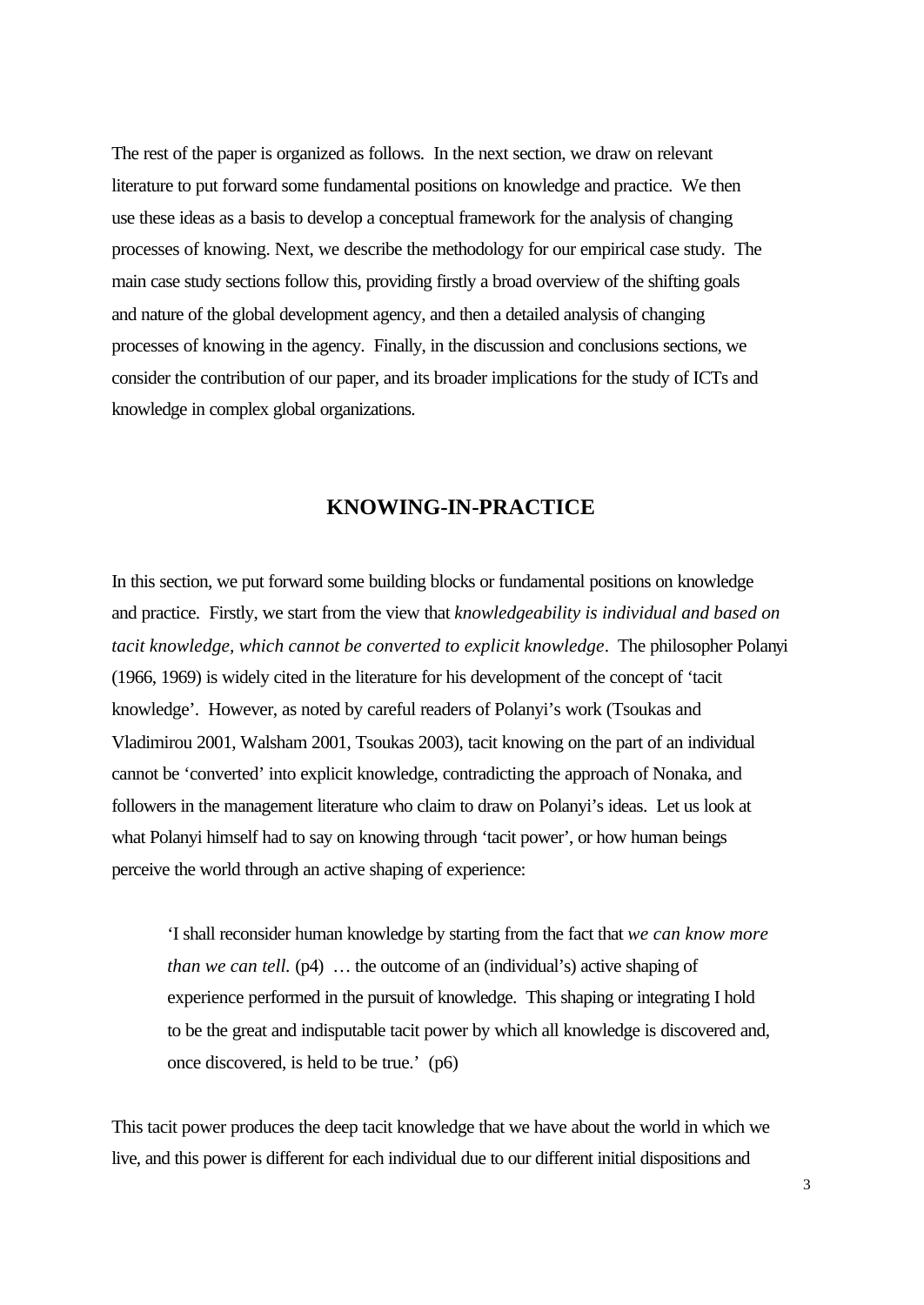experiences. Polanyi commented in a later work on the nature of 'explicit knowledge', such as the contents of books for example. He is clear that there is no objective explicit knowledge independent of the individual's tacit knowing:

'The ideal of a strictly explicit knowledge is indeed self-contradictory; deprived of their tacit coefficients, all spoken words, all formulae, all maps and graphs, are strictly meaningless. An exact mathematical theory means nothing unless we recognise an inexact non-mathematical knowledge on which it bears and a person whose judgement upholds this bearing.' (1969, p195).

What have these philosophical reflections to offer on the practical subject of the use of ICTs for knowledge management? They are highly relevant. All databases, on-line data sources, or the contents of e-mails, are 'explicit knowledge', which should not be confused with the much deeper tacit knowing of individuals which created them in the first place. And will they be meaningful and helpful to others accessing them? This will depend on whether they connect well to the tacit knowing of the user, and offer something new or interesting to this person.

We will return to this issue of 'knowledge sharing' a little later in this section. Let us move now to our second building block on knowledge, namely that *knowledge and practice are inseparable.* Polanyi's work would support this argument, but we can also point to a significant body of literature in the organizational field which supports this view. For example, whilst the main focus of Wenger (1998) is on groups through the notion of communities of practice, his ideas are based on a theory of individual practice-based knowing, learning, and identity-formation. Similarly, Orlikowski (2002) sees knowledge as enacted in people's practice on an ongoing basis:

'It leads us to understand knowledge and practice as reciprocally constitutive, so that it does not make sense to talk about either knowledge or practice without the other … a perspective that focuses on the knowledgeability of action, that is on *knowing* (a verb connoting action, doing, practice) rather than *knowledge* (a noun connoting elements, facts, processes, dispositions). (pp250-1)

4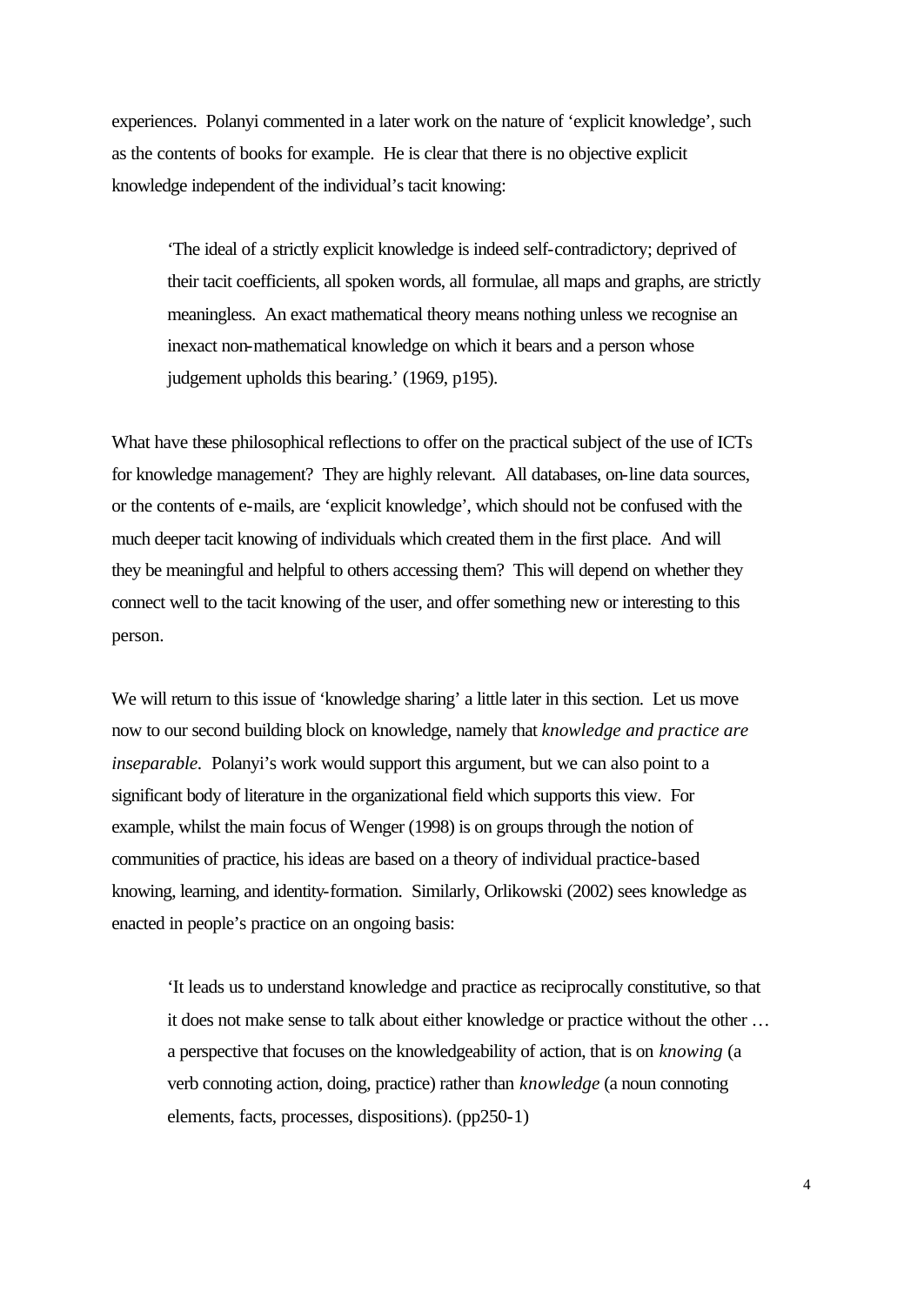Our third fundamental position is that *participation in knowledge communities is a key way in which to learn.* This argument has been well-articulated by Lave and Wenger (1991) and Wenger (1998) in their work on communities of practice, an approach which has received a wide following in the organizational and management literatures. We use the broader term 'knowledge communities' here for two reasons. Firstly, there is some ambiguity in the term communities of practice, even as articulated by one of the original authors. Wenger (1998) sees them as including salaried work groups such as the medical claims processors who form the empirical basis for his book. In contrast, Wenger and Snyder (2000) see them as selfselected or voluntary groups. Apart from this definitional issue, the term community of practice often has a connotation of unity of purpose and consensus. In this paper, we prefer the broader term knowledge communities, in order to offer the possibility for dissensus and conflict.

Despite the above qualification, we support Wenger's view that the exercise of individual knowledgeability, and related individual learning, often takes place within groups with whom individuals interact on an ongoing basis. This can be linked back to the earlier discussion of tacit knowing through the following quote from Tsoukas (2003):

'Tacit knowing cannot be "captured", "translated", or "converted", but only displayed and manifested in what we do. New knowledge comes about not when the tacit becomes explicit, but when our skilled performance is punctuated in new ways through social interaction' (p410).

So, people exercise their own, unique tacit power in interaction, but they learn from others through this interaction. This is not the same as 'sharing knowledge' if this is seen in a simplistic way as two people having identical views. Polanyi (1969) developed his ideas in this area of 'sharing knowledge' through the notions of sense-giving and sense-reading. Sense-giving attempts on the part of person A, through an e-mail or a contribution to an online discussion database for example, are not the same as the sense-reading by Person B who receives the message or reads the contribution. However, although two people always differ in the precise way in which they perceive an event or situation, both can nevertheless learn from interaction.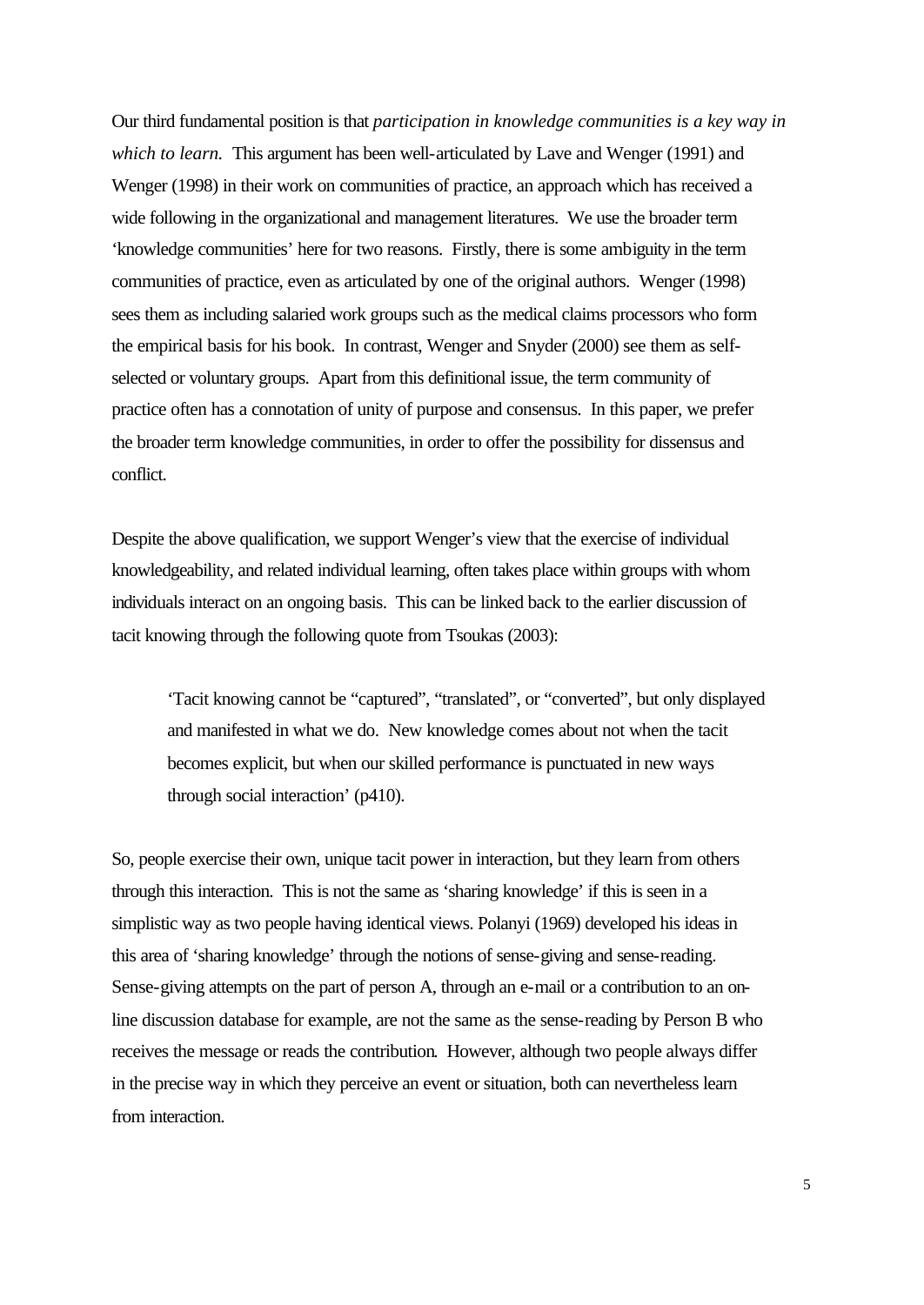The final building block in this section is that *knowing-in-practice needs to be contextually situated, including contexts of power relations.* Lave and Wenger (1991) made this point clearly, although they did not develop the implications of their emphasis on the importance of power relations as a context for knowing-in-practice and learning. Contu and Willmott (2003) argued that the radical view put forward by Lave and Wenger has, however, been hijacked to a large extent by managerialist interpreters such as Brown and Duguid, who see only consensus within communities and implicitly support managerial-control agendas:

'Brown and Duguid (1991) … adopt and disseminate the more conservative aspects of situated learning theory. In particular, they embrace the idea of 'communities of practice' …. (but) Challenging and innovative elements of situated learning theory, such as the idea that learning practices are shaped, enabled and constrained within relations of power, are dimly recognised or discarded.' (p284)

Wenger (1998) displays some ambivalence on this issue himself. He states clearly that dissensus can be present in communities:

'Peace, happiness, and harmony are therefore not necessary properties of a community of practice' (p77).

However, he does not develop this line of analysis in the book, nor in his later contributions (e.g. Wenger and Snyder 2000). Yet, the empirical example of the medical claims processors in the 1998 book makes clear that they were severely disenchanted with management's control agendas, so much so that this opposition to management was a key focal point in their identity as a community. Wenger (1998) therefore provides an excellent example of Contu and Willmott's (2003) argument of the importance of the context of power relations for learning in knowledge communities but, ironically, neither piece of work makes any explicit theoretical use of this.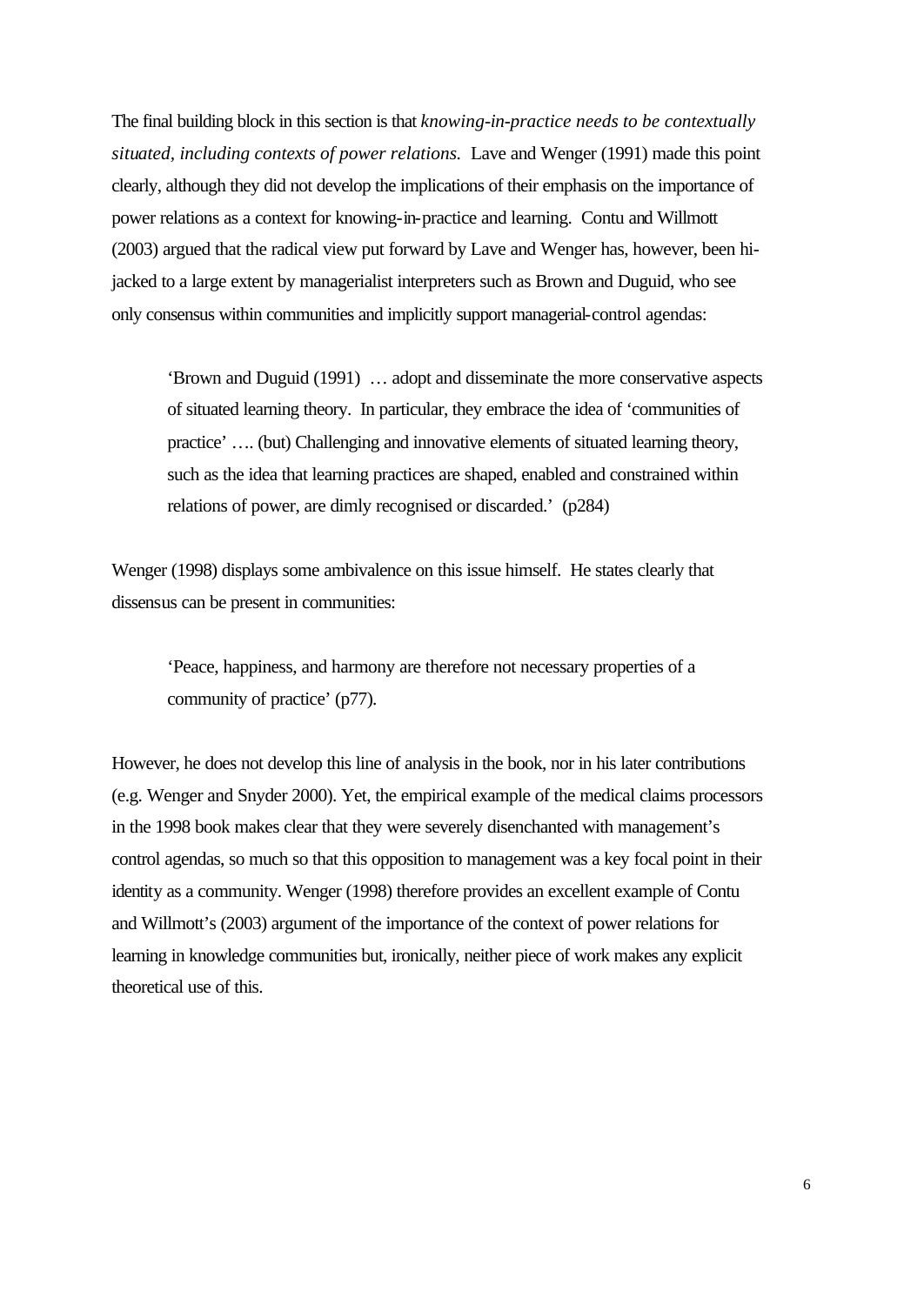### **A CONCEPTUAL FRAMEWORK**

A summary of the positions of the last section is to say that we view knowing-in-practice as an individual process, inseparable from practical action, with knowledge communities as key learning arenas, and taking place in contexts where power relations matter. We described the positions as building blocks and, to pursue the building analogy, a house is more than some building blocks. In this section, we remain consistent with our basic positions, but we develop a more detailed conceptual framework which will be used to analyse the case study later in the paper. A summary of the key elements of the framework is given in Table 1.

| <b>Contextual Elements</b>  | <b>Level of Planned</b> | <b>Broad Conditioning Influences</b>      |
|-----------------------------|-------------------------|-------------------------------------------|
| <b>Drawn on in Knowing-</b> | <b>Intervention</b>     |                                           |
| in-Practice                 |                         |                                           |
| Embrained – mental          | Individual              | Changes in individual's knowing-in-       |
| potential/conceptual        |                         | practice will be influenced by encoded    |
| thinking                    |                         | elements of context – written, symbolic   |
| Embodied – ways of          | Individual              | forms                                     |
| acting                      |                         |                                           |
| Embedded -                  | Group or organization   | ICTs have a major role to play in the     |
| organizational structures   |                         | creation, storage, transmission and use   |
| and processes               |                         | of encoded materials, and in facilitating |
| Encultured-                 | Group or organization   | faster, more extensive communications     |
| expectations about the      |                         | between people                            |
| culture of the group or     |                         |                                           |
| organization                |                         | Organizational politics and power         |
|                             |                         | relations influence individual's          |
|                             |                         | knowing-in-practice                       |

#### **Table 1 Changing Processes of Knowing in Context**

We start with Blackler's (1995) classification of knowledge types as embrained, embodied, embedded, encultured, and encoded. The first two of these relate directly to the individual, being concerned with latent mental potential, and ways of acting based on historically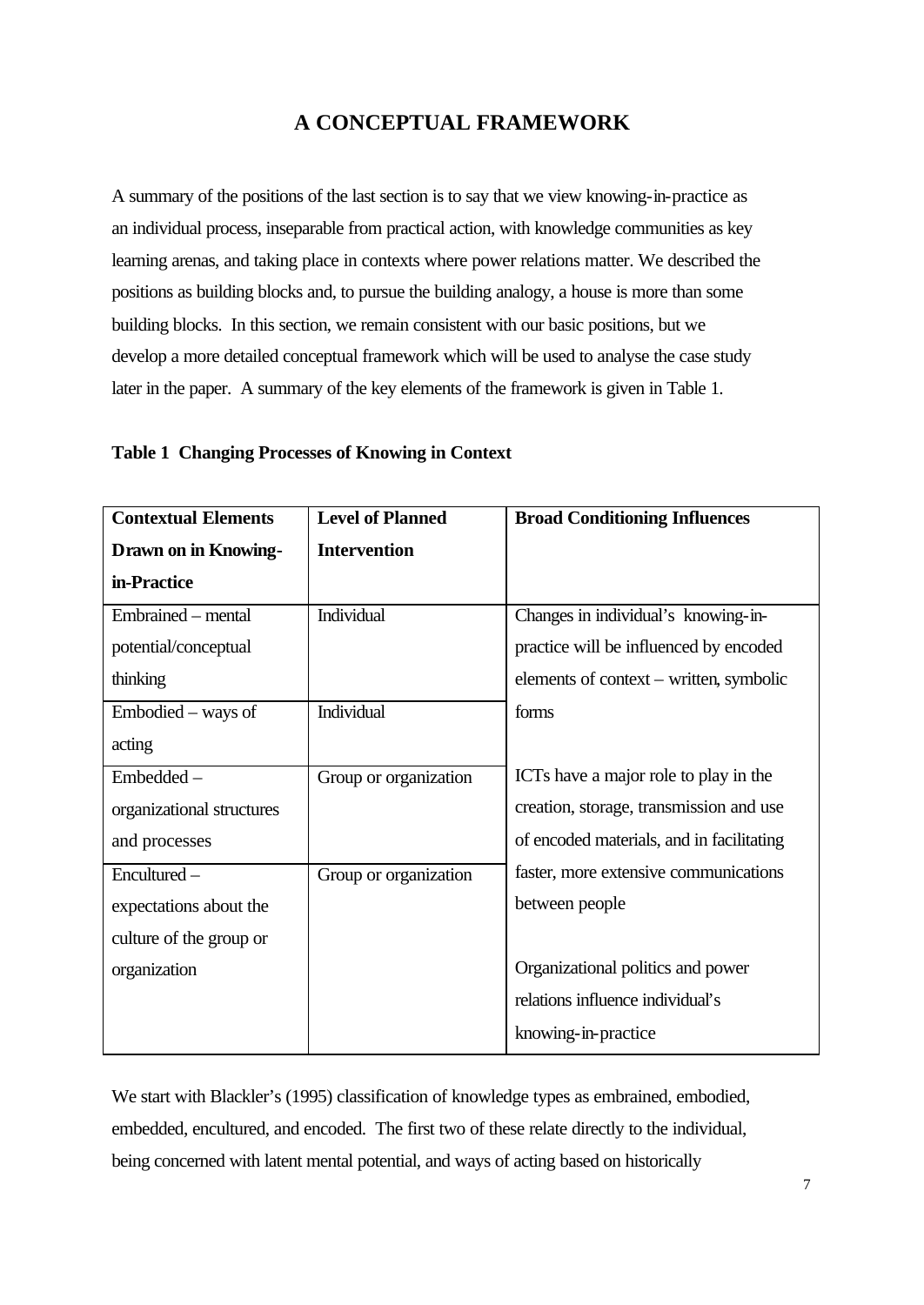developed filters and routines. Embedded refers to organizational alignments such as organizational structures and processes. Encultured knowledge was defined by Blackler as expectations about the likely intentions of others within a 'culture' or group. Finally, encoded concerns explicit, symbolic forms.

At first sight, this list seems to move away from our view of knowing-in-practice as an individual process, since it contains embedded and encultured elements which clearly affect the whole organization. However, we follow Thompson and Walsham's (2004) reinterpretation of Blackler's categories as contextual elements that are drawn on by an individual in each instant of practice. So, encultured and embedded knowledge are not components which are 'shared' by everyone in the same way, but rather are common contextual dimensions which are individually interpreted by individuals. These interpretations may have some similarities, but are never exactly the same, since the tacit power of interpretation of an individual remains unique to himself or herself. There is no such thing as 'shared' meaning in any absolute sense (Boland 1996).

Similarly, encoded forms of 'knowledge' can be shared, in the sense that the same material can be looked at by many people, but their individual interpretation of the meaning of the symbolic material will be unique. The encoded forms are 'explicit knowledge' in Polanyi's terms and, as discussed in the previous section, are strictly meaningless until interpreted by an individual through their tacit power. In our conceptual scheme, we consider encoded elements of written, symbolic forms as being broad conditioning influences on all the other contextual elements. For example, individuals may influence their conceptual thinking or action through e-learning systems or reading best practice descriptions. New workflow systems will affect embedded organizational processes, and web sites may affect cultural expectations on the perceived nature of the organization.

This brings us directly to the role of ICTs in changing process of knowing, as the above examples illustrate. We regard ICTs as broad conditioning influences also, but in a way that differs from many authors in the literature. Alavi and Leidner (2001) draw extensively on the IS literature to describe many specific ICT applications related to the creation, storage, transmission and use of 'knowledge'. These include data mining, e-learning tools, electronic bulletin boards, 'knowledge' repositories, databases, discussion forums, and expert systems.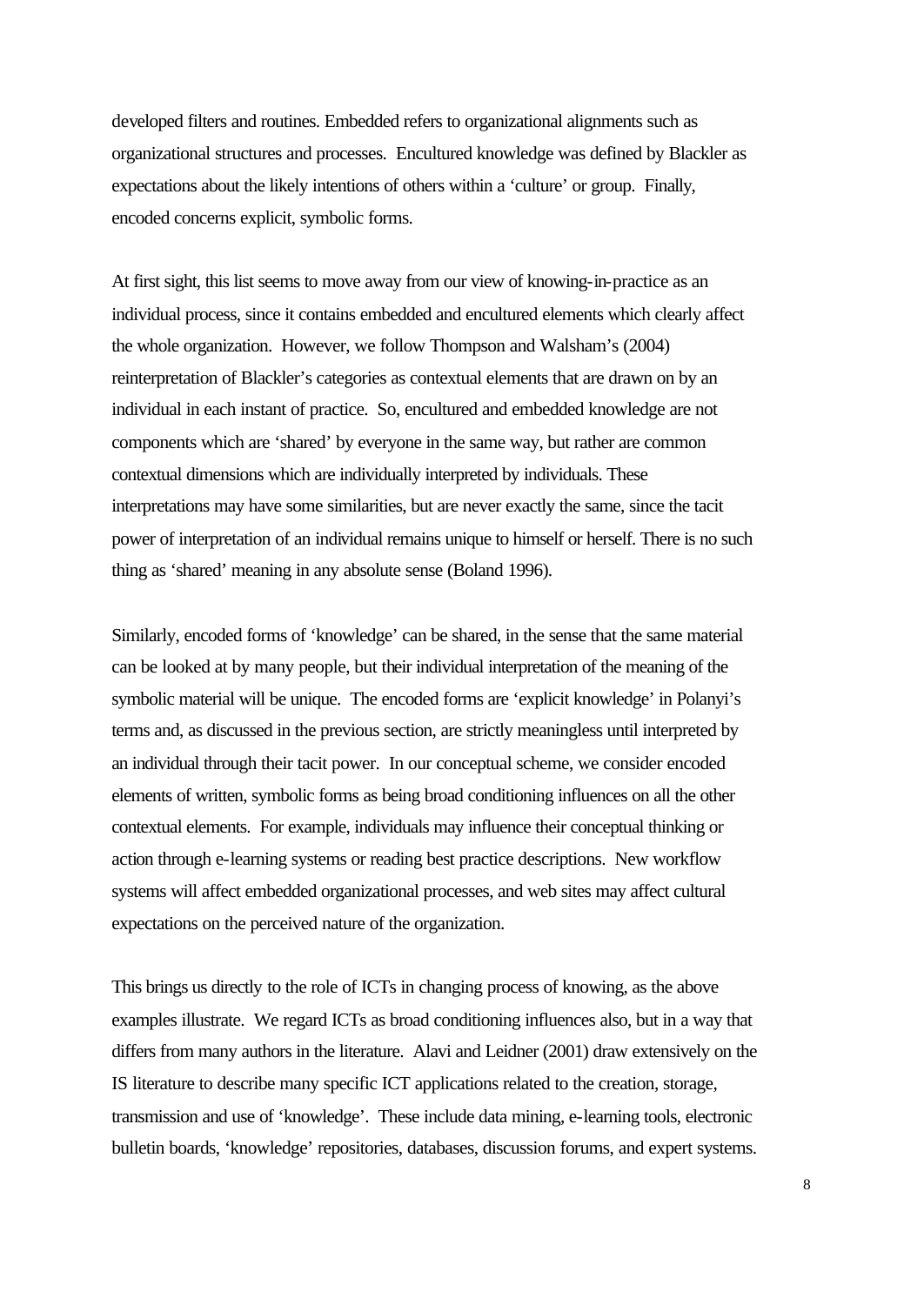(see table 3, p125). However, in this paper, we view these as tools to deal with encoded materials, *not knowledge.* How they affect knowledge, namely a person's knowing-inpractice, is related to that individual's deep tacit knowledge.

So, ICTs have a major role in facilitating the more effective creation, storage, transmission, and use of encoded materials. They are also crucial in our contemporary world in facilitating faster, more extensive communications between people. However, in both cases, this does not necessarily imply better use of encoded materials or better communication. In order to address these latter issues, we need to consider organizational goals and whether they are achieved through the use of the ICT-based applications. We also need to consider different views of organizational goals, since what is considered a success by one individual or group may be considered a failure by others. This brings us to the last broad conditioning influence of our conceptual framework, namely organizational politics and power relations. As we discussed in the previous section, consideration of these is a crucial and relatively neglected area in the literature on knowledge management. The political context influences all individuals' knowing-in-practice, as we will illustrate later through our case study.

Although a key focus of our framework is on individual knowing, organizations normally attempt to intervene in these processes through planned intervention, and these interventions need to take place at different levels. Attempting to change the embrained or embodied aspects of an individual implies the taking of action at the level of that individual, for example through a new training scheme. Attempting to change the embedded features of context, such as organizational structures and processes, however, implies interventions structured at the group or organization level. This will affect all members of the group or organization, but in different ways. Similarly, trying to achieve the subtle attitudinal change associated with culture is a group or organization level intervention, with variable affects, good or bad, across all members at that level. We will look at some planned interventions in our case study, and trace how they played out in practice.

9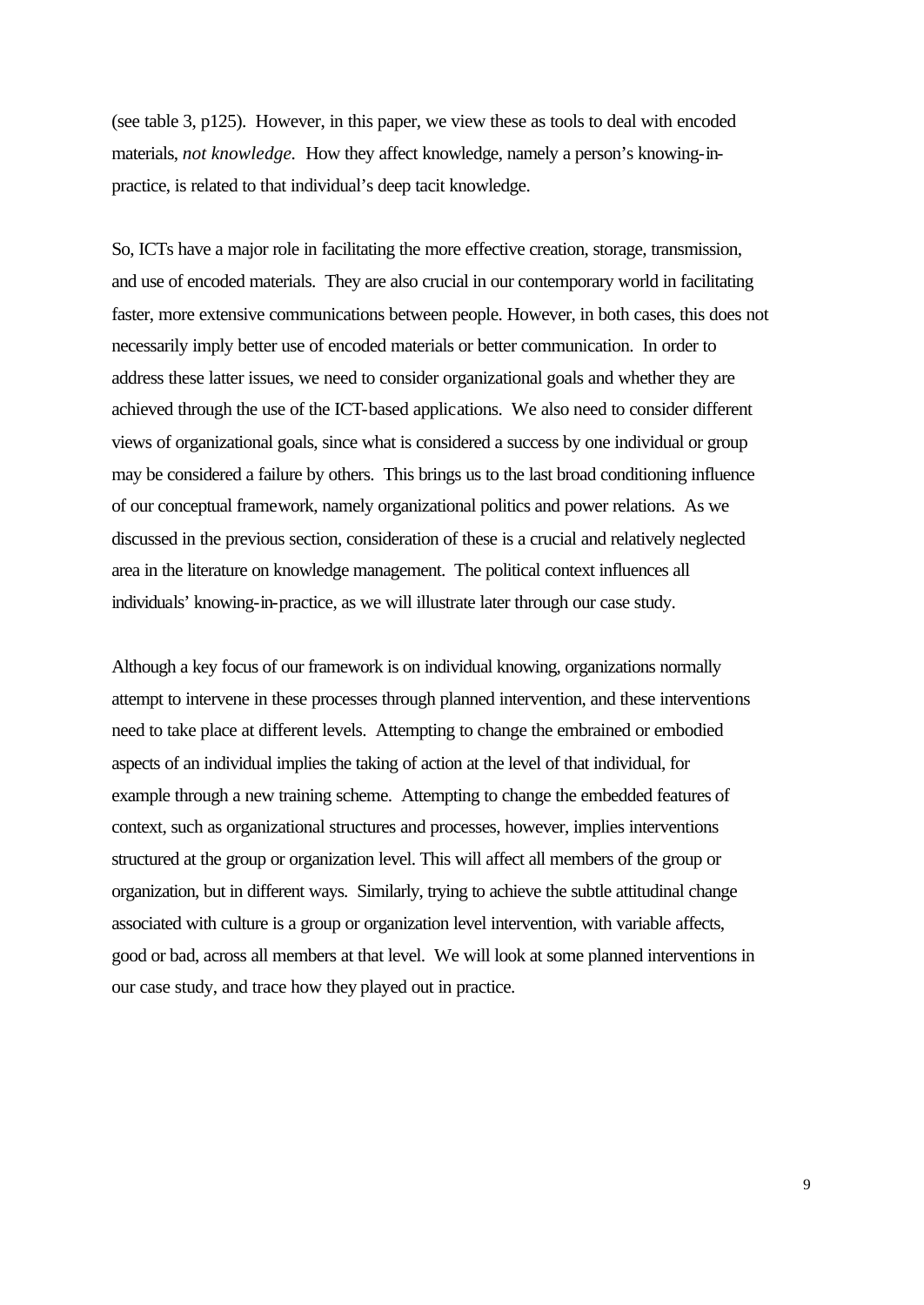#### **METHODOLOGY**

The work described in this paper formed part of a larger research project concerned with 'ICTs and knowledge communities in global organizations'. The broad objectives of the project were to study knowledge practices in organizations with a global spread, to theorise these empirical observations, and to draw conclusions for both academic and practitioner communities. We carried out substantial empirical research in three organizations. In this paper, we report on the results from one of these organizations, which we will call the Global Development Agency (GDA).

The GDA was structured with a headquarters in a European country, regional offices in the main regions of the world such as Africa, Asia and Latin America, and country offices in most countries of the world. Our research was particularly concerned with the work of the country offices. However, although this level was the key focus, the role of the central headquarters and regional offices were important to what was happening at country level. So, in this paper, the focal level of analysis is at national level, but other levels will be brought in where they had a significant bearing on this focal level.

Our work was broadly interpretive in style (Walsham 1993), with much emphasis being given to accessing the interpretations of people in the field situations through in-depth interviews. The field research was longitudinal, and took place over a two-year period from 2002 to 2004. During this time, we visited the headquarters on three separate occasions, one regional office in Asia, and three country offices located in Africa, Asia and the Caribbean. We interviewed people at most levels of the hierarchy, including senior officials at the headquarters, region and countries, down to lower level staff officers in all these locations. In total, we conducted 44 formal interviews as summarised in Table 2. Most of the interviews at headquarters were tape-recorded and transcribed; but interviews at the country offices were mostly recorded by taking extensive field notes, since it was felt that respondents would be more likely to be open in their opinions if the interview were not tape-recorded.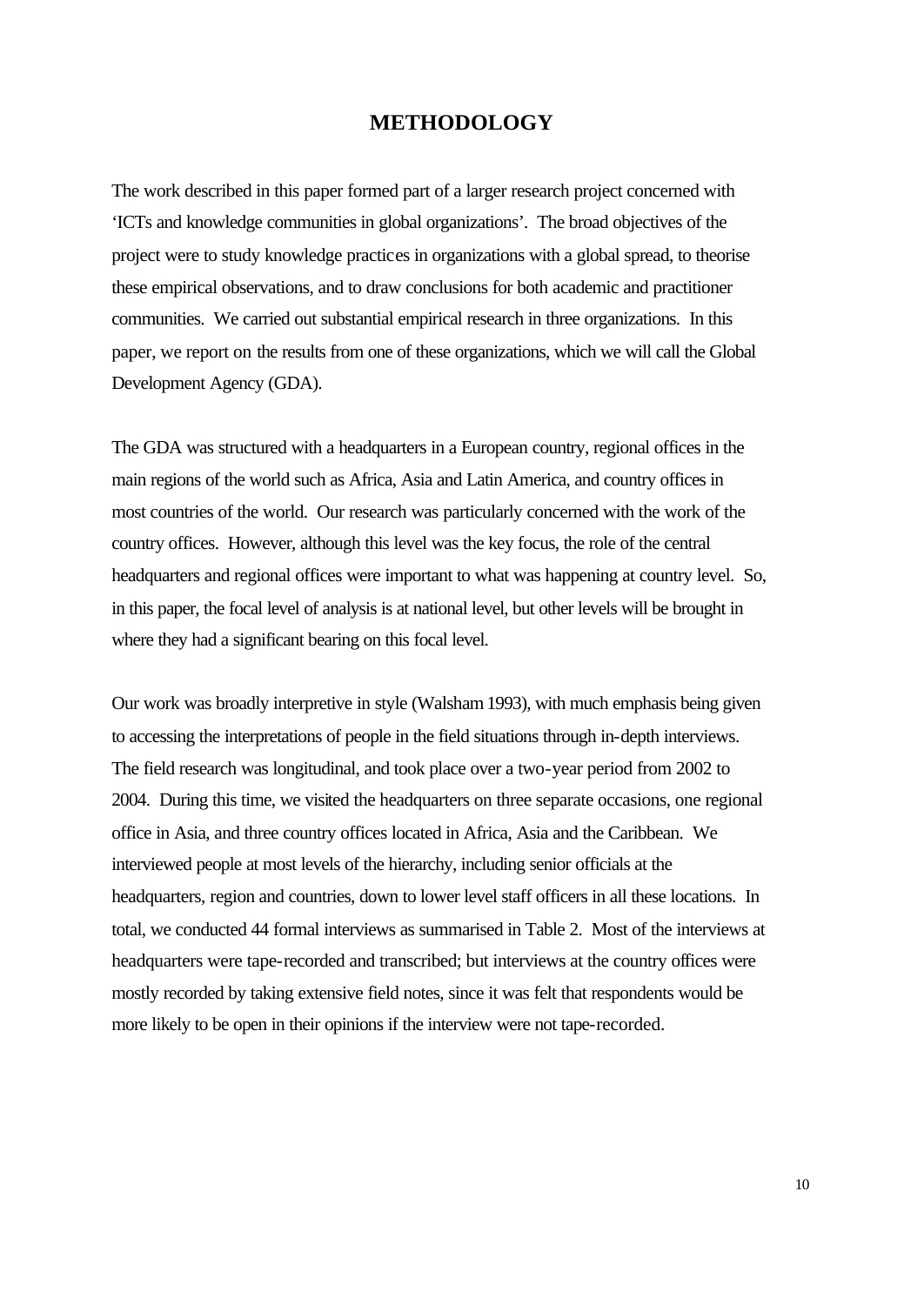|  |  |  | <b>Table 2 Summary of Formal Interviews Conducted</b> |  |
|--|--|--|-------------------------------------------------------|--|
|--|--|--|-------------------------------------------------------|--|

| Level         | <b>Number of</b>  | <b>Number of</b>        | <b>Interviewees</b>                            |
|---------------|-------------------|-------------------------|------------------------------------------------|
|               | <b>Interviews</b> | <b>Different People</b> |                                                |
|               |                   | <b>Interviewed</b>      |                                                |
| Headquarters  | 18                | 16                      | Heads of departments, senior officials, staff  |
|               |                   |                         | officers, IT staff                             |
| Region        | 5                 | 7                       | Senior IT and library staff, heads of section, |
|               |                   |                         | project managers                               |
| Countries (3) | 21                | 23                      | Heads of country offices in all cases; heads   |
|               |                   |                         | of section, staff officers, IT staff, library  |
|               |                   |                         | staff, staff of partner agencies               |
| Total         | 44                | 46                      | Staff at headquarters, regions, countries and  |
|               |                   |                         | partner agencies                               |

In addition to the formal interviews, we had a wide range of additional contacts with staff of the GDA. We started our contact with them through a one-week executive training course on knowledge management for GDA staff carried out at our university. During our visits to the headquarters, we had informal contact with a number of staff members, for example at mealtimes. We also had five audioconferences with our primary contact and colleagues at headquarters over the course of the research project, focused on discussing our research findings to date. For example, we had such a conference after two of our country visits to feed back our impressions from these visits. Two five-week group projects were carried out by MBA students for the GDA, supervised by one of the authors of this paper.

In terms of analysis, this took place in an iterative way throughout the research. We generated sets of themes from each of the major field visits, and discussed these amongst members of our research team and, as noted above, sometimes with GDA staff as well. We continued our reading of the literature on knowledge and knowledge management throughout the research project, and we discussed the relationship between our field data and conceptual ideas on an ongoing basis. We did not rely on fixed research questions, but rather evolved these in a fluid way to respond to what we found throughout the process. Outputs from our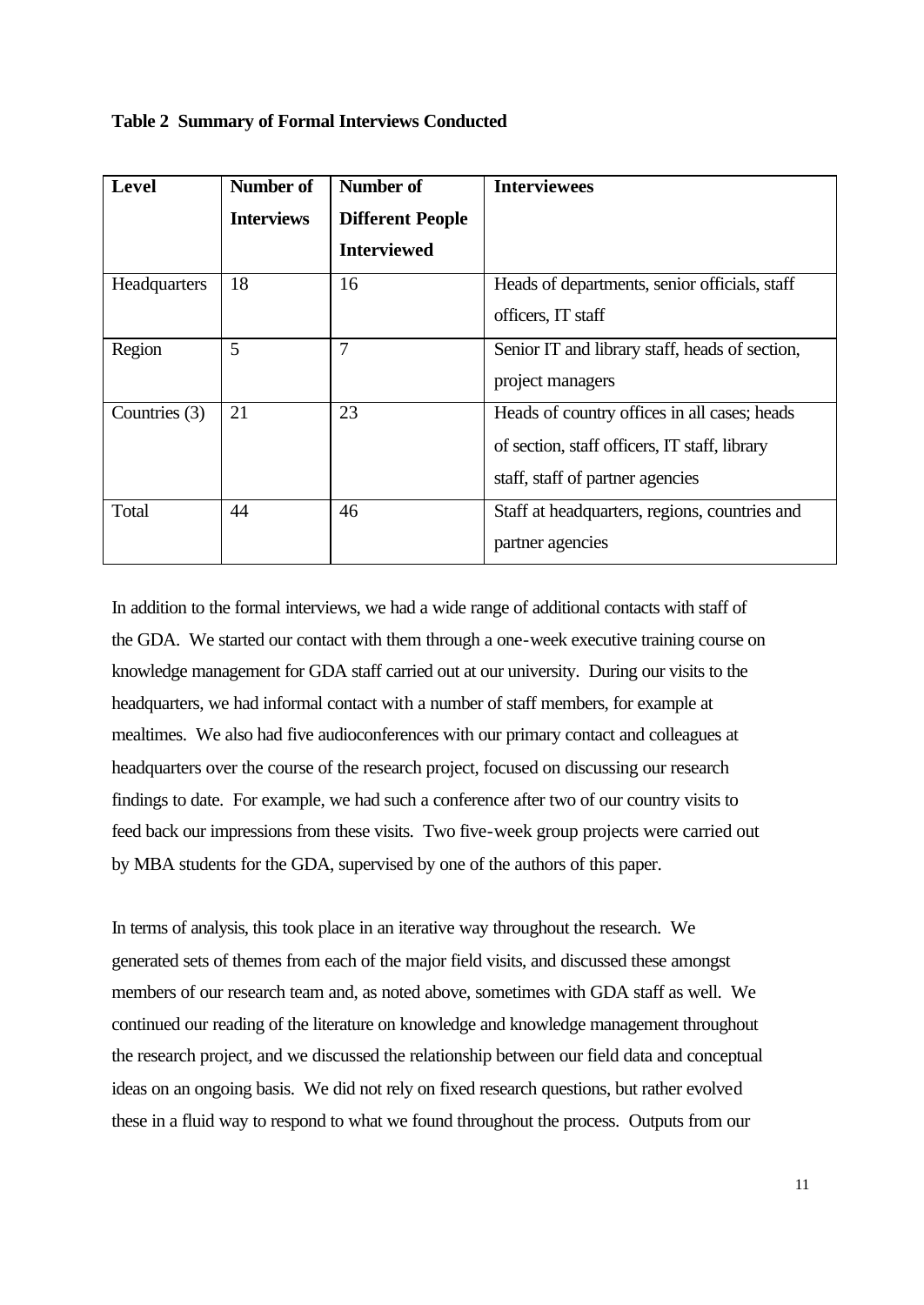project, including this article, are thus an end product of an iterative process between field data and theoretical constructs.

Finally, we would like to note that our research stance embraced both interpretive and critical elements. Schultze and Leidner (2002) classified ten years of papers on knowledge management in the IS literature using Deetz's (1996) classification of normative, interpretive, critical and dialogic. They found that normative studies dominated the literature, and that nearly all of the research was based on a consensus view of social organization and social order. They found only one example of a critical study. In our research project, we adopted an interpretive approach, as described in some detail above, but we also looked explicitly at power relations, dissensus and conflict. As such, our study can be classed as atypical in its treatment of knowledge and knowledge management, being both interpretive and critical in its positioning.

#### **CHANGING GOALS AND NATURE OF THE GDA**

The purpose of this section is to provide a brief overview of the GDA, and in particular to see some of the changing goals and nature of the organization at the time of the field research. As with most organizations in the contemporary world, the GDA was in a state of flux, trying hard to respond to changing circumstances and pressures. In particular, with respect to our focus on the work of country offices in this paper, a widespread view was that more effort needed to be directed to this level. Similarly, it was felt that interventions were needed in the areas of knowledge management, and the role of ICTs was also under scrutiny. We will look now at some of these issues in a little more detail.

#### **Broad Role**

The GDA had always been a key player in the health sector, but over time the number of agencies with major interests in the health area had increased. Thus, partnerships with other agencies became increasingly important for the GDA, particularly at country level. A senior headquarters staff member with responsibilities for country co-operation noted this as follows: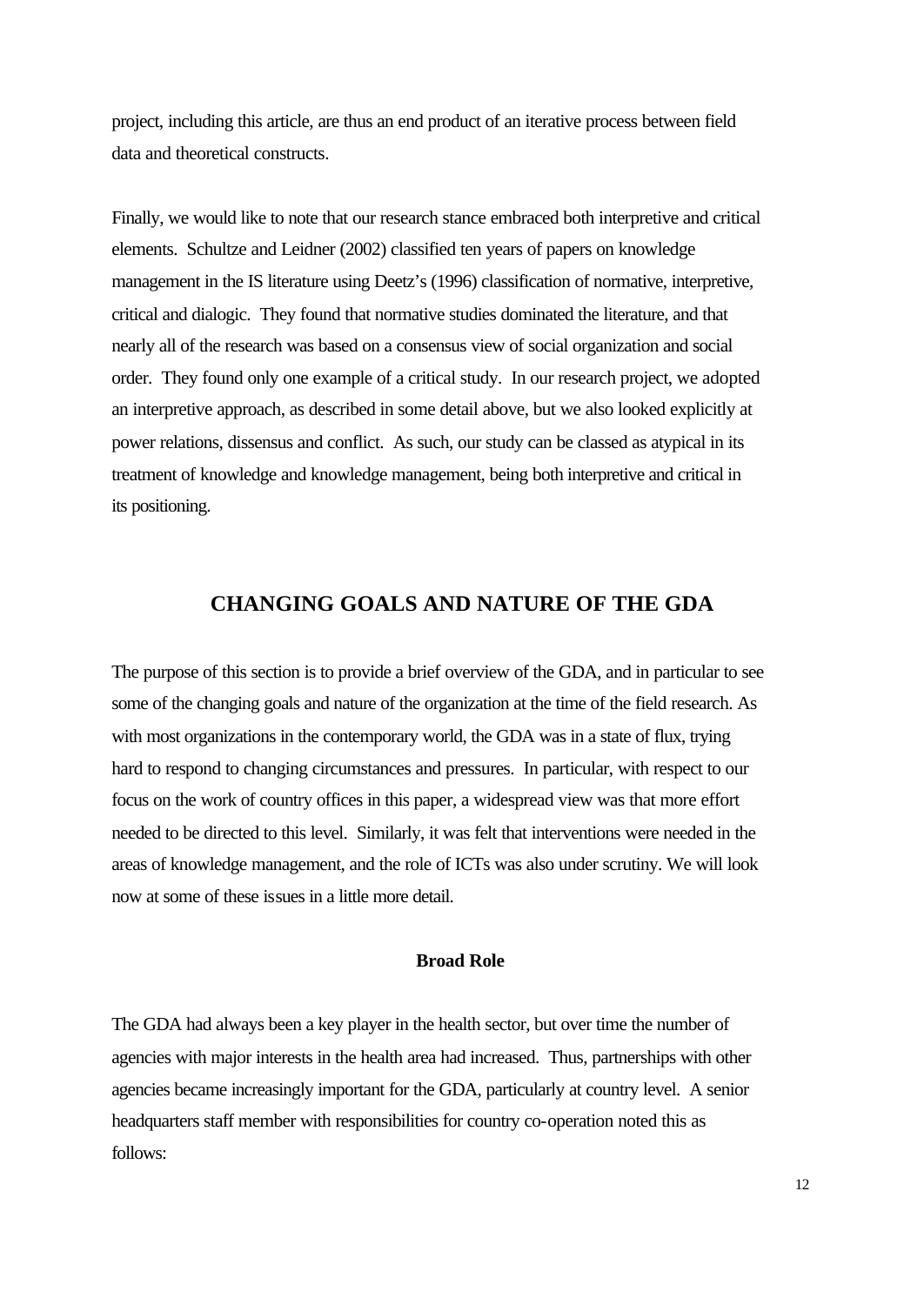'Today the GDA is in sixty global health partnerships following an explosion (of partnerships) in 1998. The GDA works with the World Bank, NGOs (nongovernmental organizations) … Country offices and regional offices need guidance as to whether they should work with specific partnerships.'

Related to the increase in partnerships, health was no longer regarded as a stand-alone sector. Instead, many agencies had come to view health as one input into more general goals of development. A headquarters staff member illustrated this with respect to linking health to economic costs:

' The World Bank added the whole question of cost factors, financing health care, the cost of health issues … the GDA never thinks of money. The money doesn't exist in their world (laughs); it is just a given. God provides it when you need it (laughs)'

So, the GDA was forced by its changing environment to address broader issues of the linkage of health to economic goals, and to enter into partnerships with a much wider set of other agencies. Funding came from an increasing number of different sources, and donors wanted to see evidence of improvement 'on the ground', meaning at the country level.

#### **Organization: centre/region/country**

So, the country level became increasingly important to donors and others, but the GDA was traditionally a headquarters-centric organization with limited investment and resources at the country level. It was clear to some GDA headquarters staff that this needed to change

'You still have priorities being set here in headquarters, and there are a few new ones with the new head of the GDA, but you have got increasing demand for priorities to be set country by country. And there has to be a healthy mix of the two because the GDA should be challenging countries … as well as agreeing some support and developing capacities'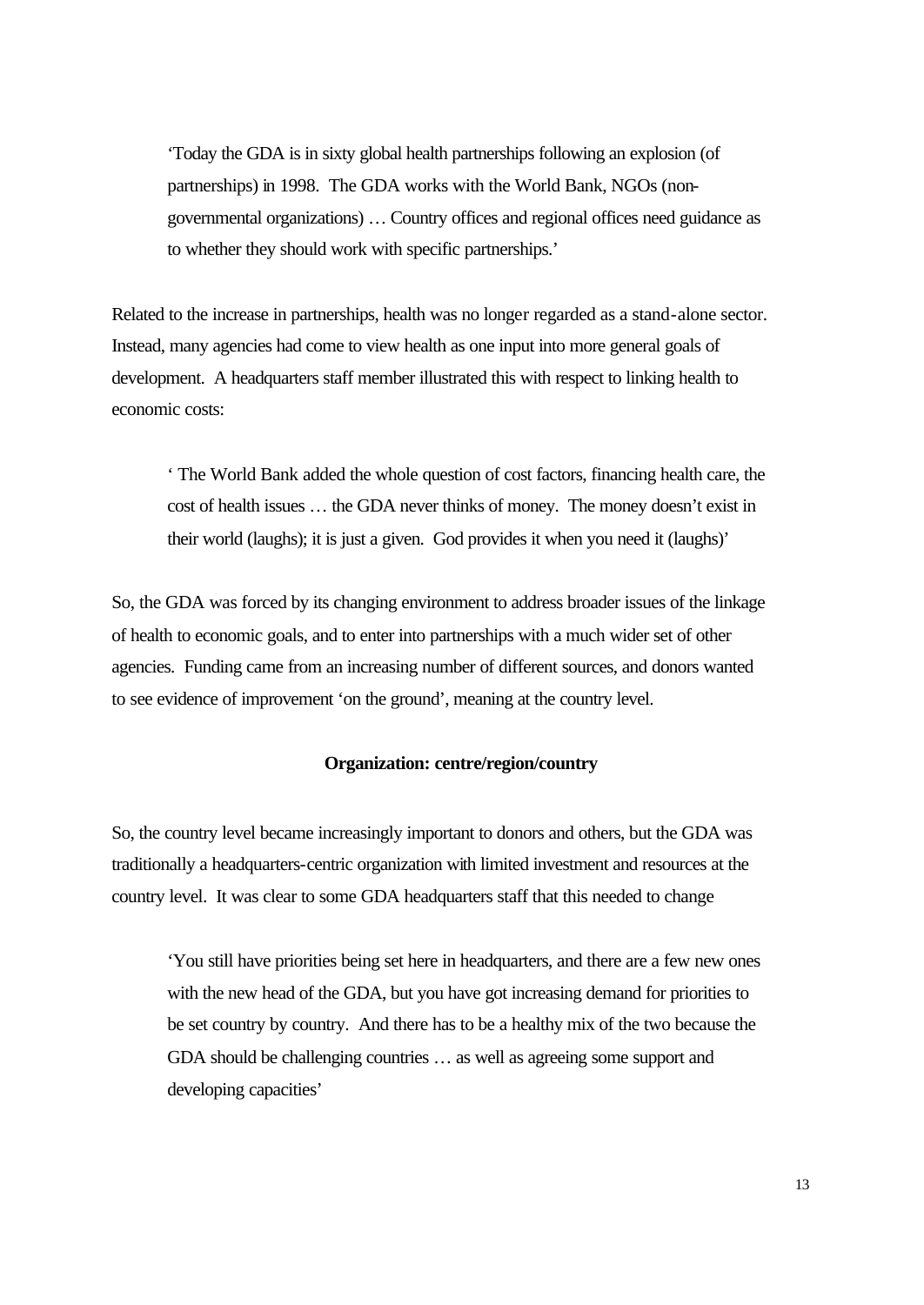The interviewee was not arguing for a complete change to a bottom-up approach, but rather for a more balanced centre/country interaction.

The role of the regions further complicated these organizational issues. The regions had considerable autonomy, and in the case of one region almost complete autonomy, in their utilisation of resources supplied by the centre. Countries needed to bid to regions to obtain funds for programmes, giving considerable power to the regions, and further complicating efforts at decentralisation.

#### **Culture**

The 'culture' of the GDA came up in many conversations with respondents, but we will pick out just three salient points here. Firstly, many of the staff of the GDA were health professionals, often qualified doctors. This is a good thing in many ways for an agency with a primary focus on health, but some other features resulting from it could be considered less desirable. Some staff felt that the GDA was a male-dominated, rather 'macho' culture, with little willingness to admit mistakes and learn from them. A female headquarters staff member said the following:

'Medical culture … is around being independent, being very self-contained, making a lot of decisions and whatever. And then the other theme is that it is very difficult to identify that you have a weakness … when I first came here, I was astounded how few women there were in senior management.'

Two additional points which were raised by a number of interviewees were that the GDA was not a culture where management was valued, and it was a hierarchical culture and not collaborative. Again, both of these points can be related to the medical world from which many GDA staff came.

#### **Knowledge Management**

It should be evident from the above as to why new approaches to knowledge management were felt by some GDA staff to offer opportunities for improvement. Better partnerships with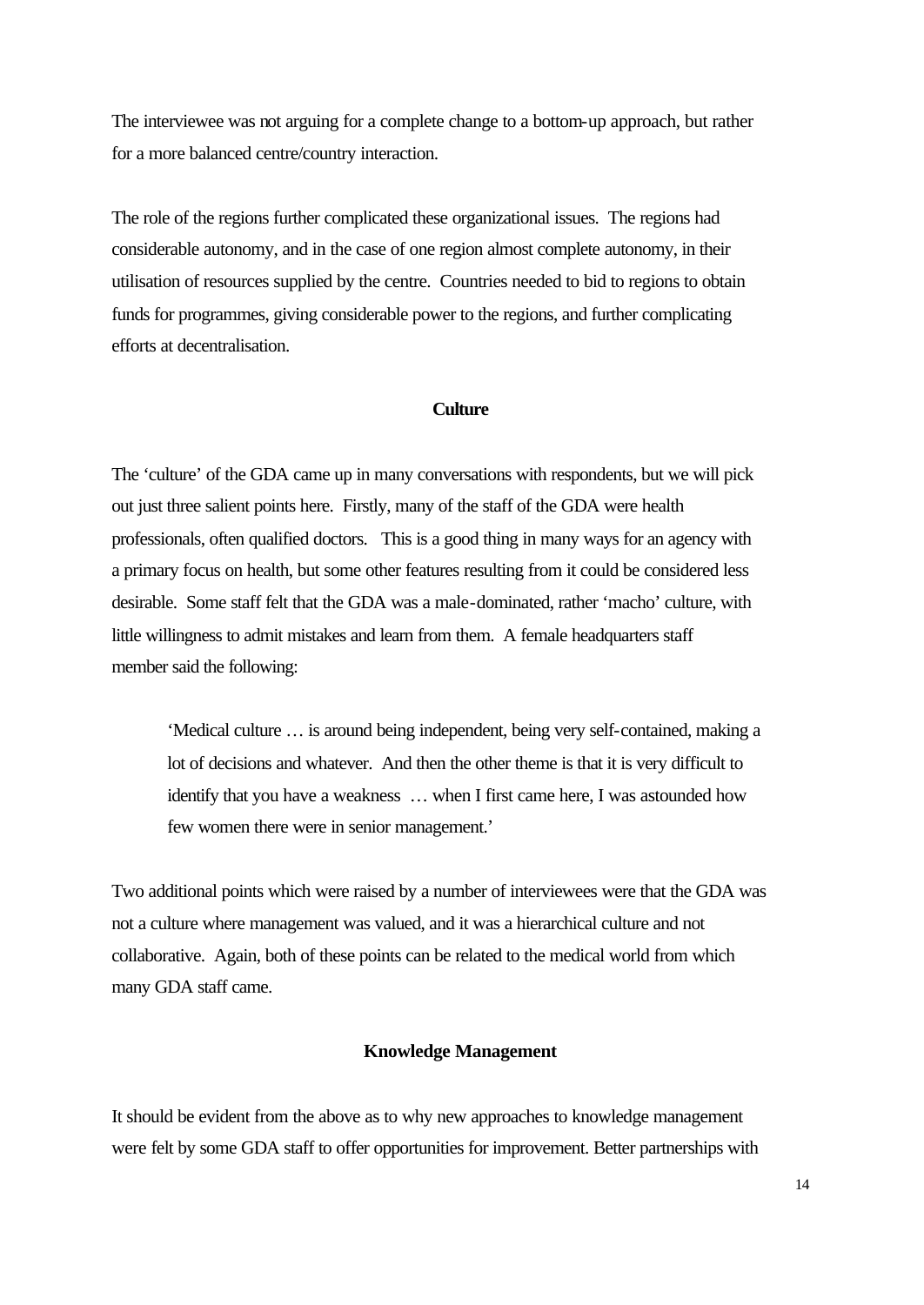other agencies and improved communication between the centre, regions and countries implies improved knowledge sharing and communication. Perhaps even the male-dominated, hierarchical, non-collaborative culture of the GDA could be changed in time? A newlyrecruited headquarters staff member with responsibilities for knowledge management was enthusiastic that much could be achieved through starting a self-replicating process:

'You want the leveraging effect. You want to train the trainers, that kind of thing, where people will take that and start replicating it themselves geometrically so that it is not the centre's role to one by one repeat this process … by gathering the right people, by having a clear agenda, by catalyzing the community'

It is interesting to note that, at the time of the research, the GDA did not have a formal knowledge management strategy, as such, although it was in the process of preparing one. In contrast, the World Bank, another global development agency, had put emphasis on knowledge management as a key strategic goal from 1998 onwards (LaPorte 2002). However, not everyone in the GDA shared the enthusiasm of the person quoted above, neither in terms of the importance of knowledge management to the organization, nor in terms of the ease with which new approaches could be implemented.

#### **ICTs**

Those responsible for new knowledge management initiatives in headquarters, and others supporting these, normally saw an increased role for ICTs as an integral part of efforts to improve knowledge sharing, communication across levels within the GDA, and partnering with other agencies. However, ICT resources at country level had traditionally been very poor, and considerable new investment would have been needed to remedy this. Whilst it was easy to state the need for new resources, funding for them competed with other urgent priorities. The head of one of the country offices that we visited illustrated this with an example:

'We were to have an ICT team visit us from the regional headquarters to advise on how to develop our country office web site but there were budgetary issues as to who would pay'.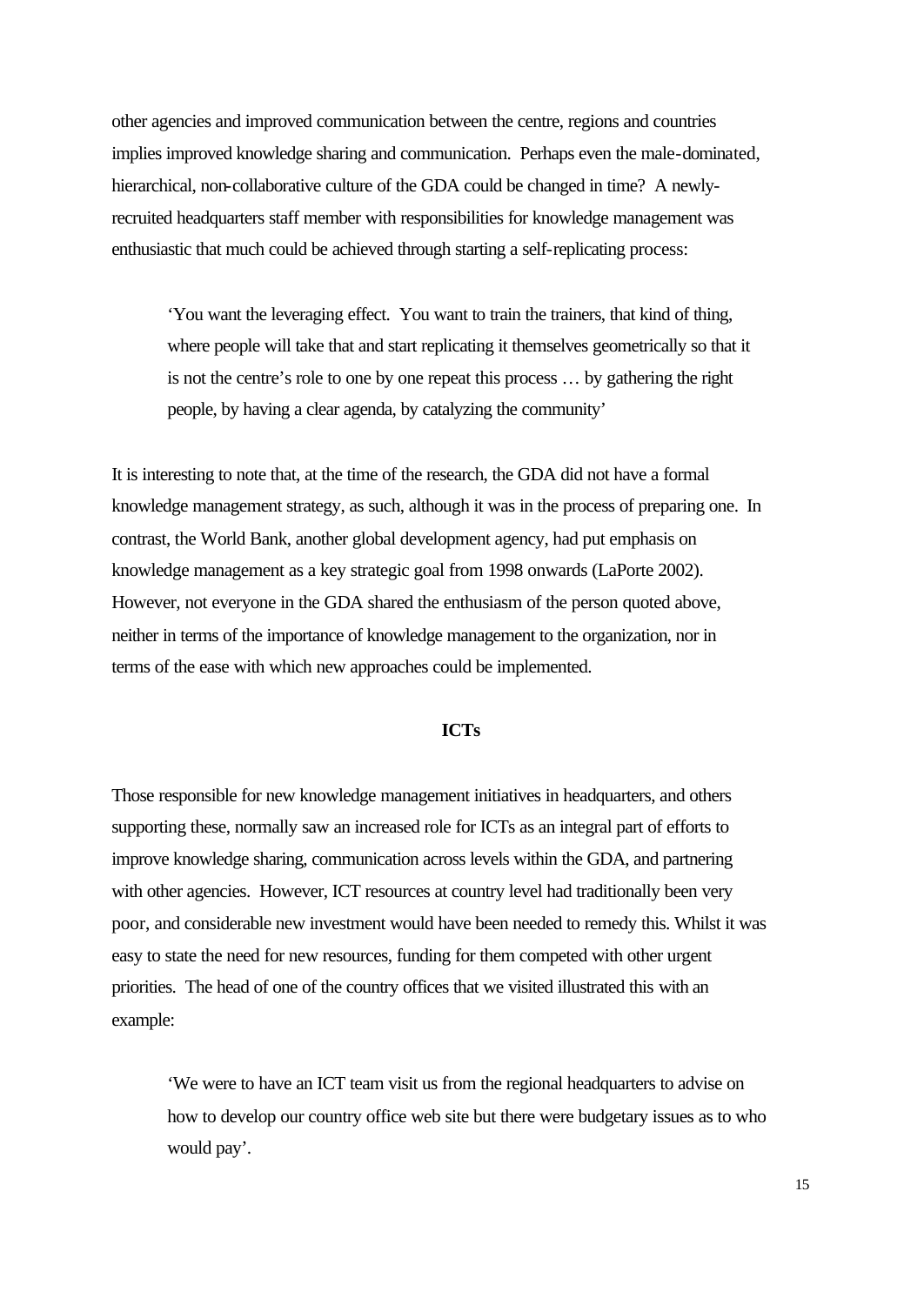Headquarters had taken some specific ICT-based initiatives aimed at country level, but these tended to be ad hoc, and it was not always evident that they were demand-driven. For example, an intranet designed to enable heads of country offices to communicate with one another electronically was little used.

#### **PROCESSES OF KNOWING**

The above section provided material on the changing nature of the GDA at the time of the field research. The emphasis was mainly on headquarters' views of desirable changes in areas such as partnerships, organizational structure and culture, with new knowledge management initiatives and ICTs seen as ways to influence things in the right direction. This section will examine perceptions from the country level concerning such changes, drawing mainly from our field interviews in country and regional offices. However, it is worth noting that a considerable number of staff members in headquarters had experience of working at the country or regional level, so that some of our data on countries came also from that source. We will draw on the formal conceptual framework developed earlier, and summarised in Table 1, to present our analysis.

#### **Supporting Knowledgeability at the Individual Level**

We start at the individual level of intervention concerned with changing conceptual thinking and ways of acting at the country level, the embrained and embodied components of context identified in Table 1. We will describe espoused organisational goals for improvements, specific examples of planned interventions, and approaches which could be taken to achieve these, including improved ICT support. We will also, in line with our theoretical emphasis on politics and power relations identify some tensions and dilemmas for each of the examples resulting from organizational realities such as self-interest, entrenched positions or differences of opinion, leading in some cases to dissensus rather than consensus in the organization. A summary of the material in this section is given in Table 3.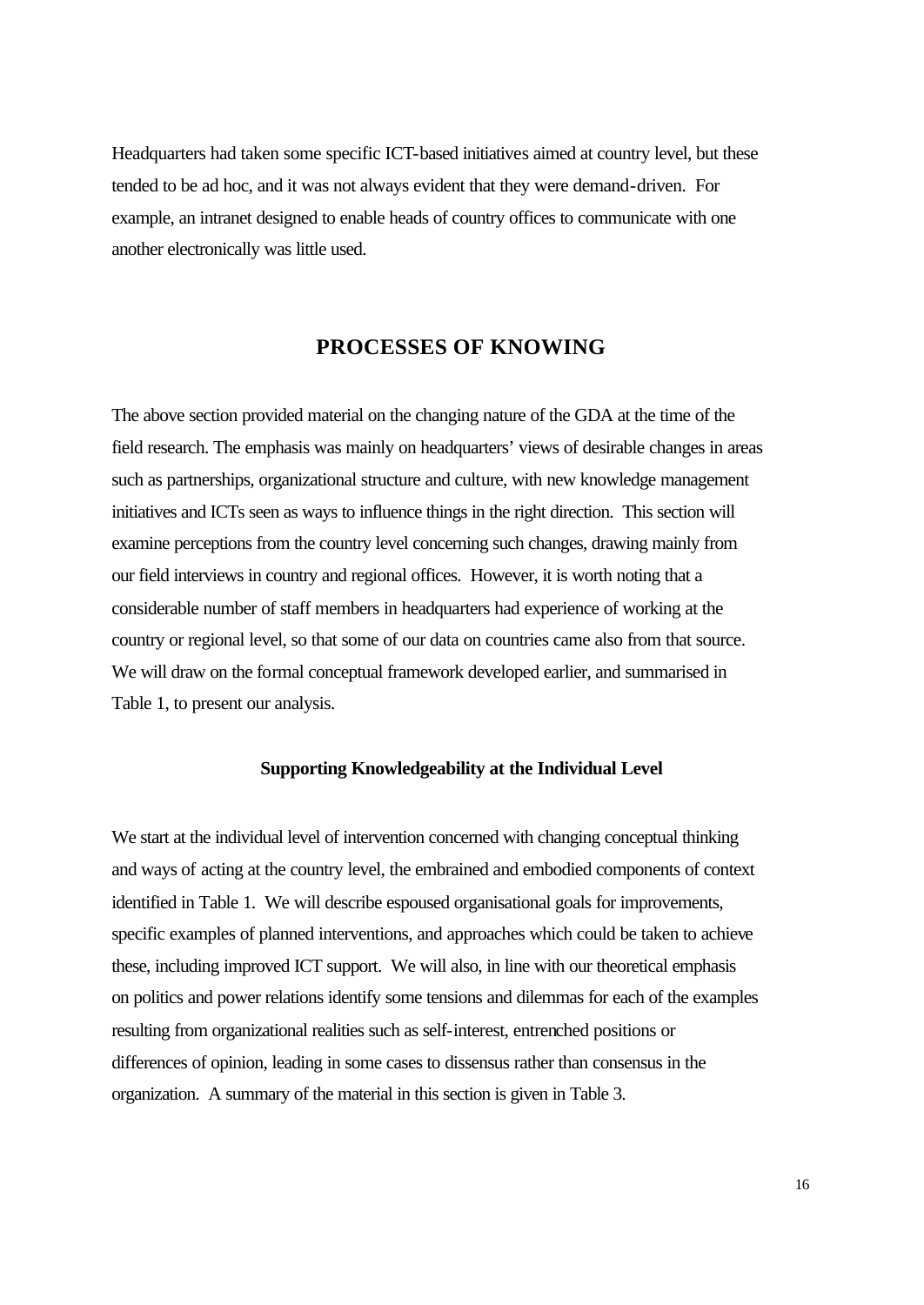#### **Table 3 Changing Individuals**

| <b>Espoused</b>     | <b>Examples of</b>   | <b>Approaches</b>    | <b>Tensions, Dilemmas and</b>      |
|---------------------|----------------------|----------------------|------------------------------------|
| Organizational      | <b>Planned</b>       | <b>Including ICT</b> | <b>Dissensus</b>                   |
| <b>Goals</b>        | <b>Interventions</b> | <b>Support</b>       |                                    |
| Develop improved    | Make staff see the   | Recruitment and      | Recruitment was traditionally      |
| conceptual          | 'wider picture' on   | training             | health people, not strategic       |
| thinking of country | health as part of    |                      | thinkers, managers or              |
| office staff about  | broader economic     | Interaction within   | communicators. Hard to change      |
| their role in the   | development          | and outside the      | mindsets of older staff.           |
| health arena        |                      | country office,      |                                    |
|                     |                      | using electronic     | Country staff saw Ministries of    |
|                     |                      | forums where         | Health as their clients – not used |
|                     |                      | appropriate          | to partnering with other agencies  |
| Help country staff  | Better partnering    | In-depth             |                                    |
| towards improved    | with other           | engagement with      | ICT infrastructure and knowledge   |
| ways of acting in   | agencies at          | other agencies,      | of ICTs often poor                 |
| health contexts     | country level        | using a blend of     |                                    |
|                     |                      | face-to-face and     | Doubts about headquarters'         |
|                     |                      | electronic modes     | commitment to improved             |
|                     |                      |                      | communication and ICTs             |
|                     |                      |                      |                                    |

One of the organizational aims that was outlined in the previous section was for the staff of the GDA at country level to see the 'wider picture' on health as part of broader economic development. A related point in terms of improved ways of acting was for staff to actively partner with other agencies. The need for both these changes was perceived to some extent, both inside and outside the GDA. For example, two health officials in partner agencies, interviewed together in the African country we visited said:

'(Interviewee 1) The GDA could be a buffer zone between the donors and the government, but they are not. … Instead of concentrating on numerous vertical projects, the GDA needs to focus on bigger issues such as the link between poverty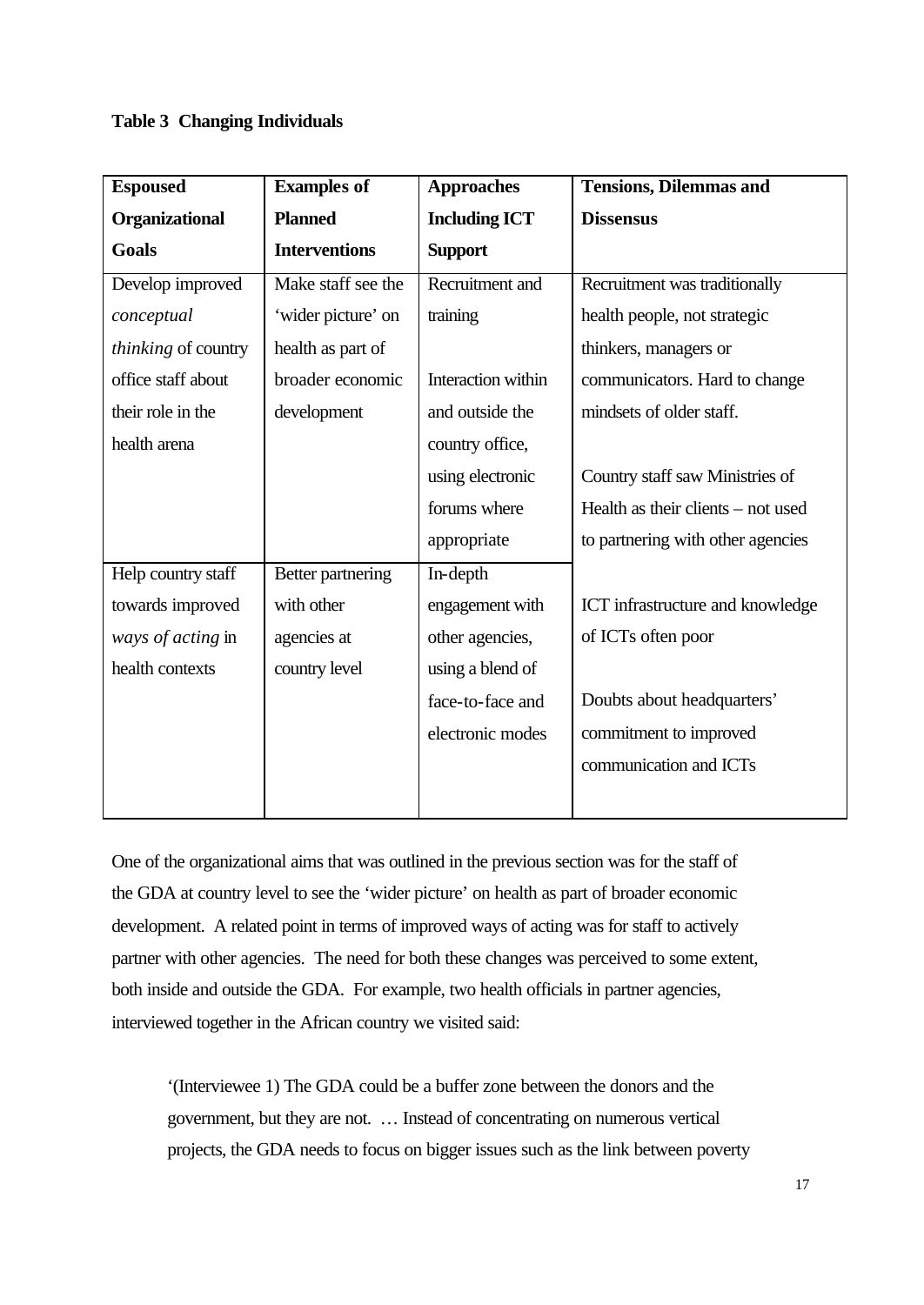and health … (Interviewee 2) The GDA has a lot of technical expertise, but it is as if that is its only role. There are bigger issues such as policy development. It is staying at headquarters level.'

It is interesting to note that, in our interview with the head of the GDA in the same country, it was clear that he was also aware of these issues, and indeed keen to see change:

'One of the GDA's goals is to improve communication both internally and externally. With respect to external communication, most know that the GDA deals with health issues, but I believe that some of them ignore the GDA, and see it as too closely tied to the Ministry of Health … There are … problems with the bilaterals (government to government agencies) and the NGOs'.

So, if these needs were recognised, why were things not changing more rapidly? Many of the staff at the country office level were recruited as doctors, and had no training as strategic thinkers, managers or communicators. Some training was offered to existing staff, but it is difficult to change mindsets dramatically later in life – many of the senior staff at country level were in their late 40s or 50s. In addition, there was some doubt at country level about the seriousness of the commitment at headquarters to improved communication. This was expressed, rather trenchantly, by the head of the GDA in the Asian country office visited by us:

'We at the country office have done nothing proactive on improved communications. We are trying to co-ordinate with the regional office. There is no emphasis on communication in the GDA. We have prima donna doctors … The World Bank opened things up, changed structure, under Wolfensohn. Under the current head of the GDA, initiatives are medical (rather than communication focused).'

A key point here is that, if there is ambiguity at the country level, and indeed throughout the organization, about the seriousness of senior management's view of the need for improved communication, this negatively affects the political context within which individual learning takes place. Individual learners will take account of this, and may well direct their efforts elsewhere.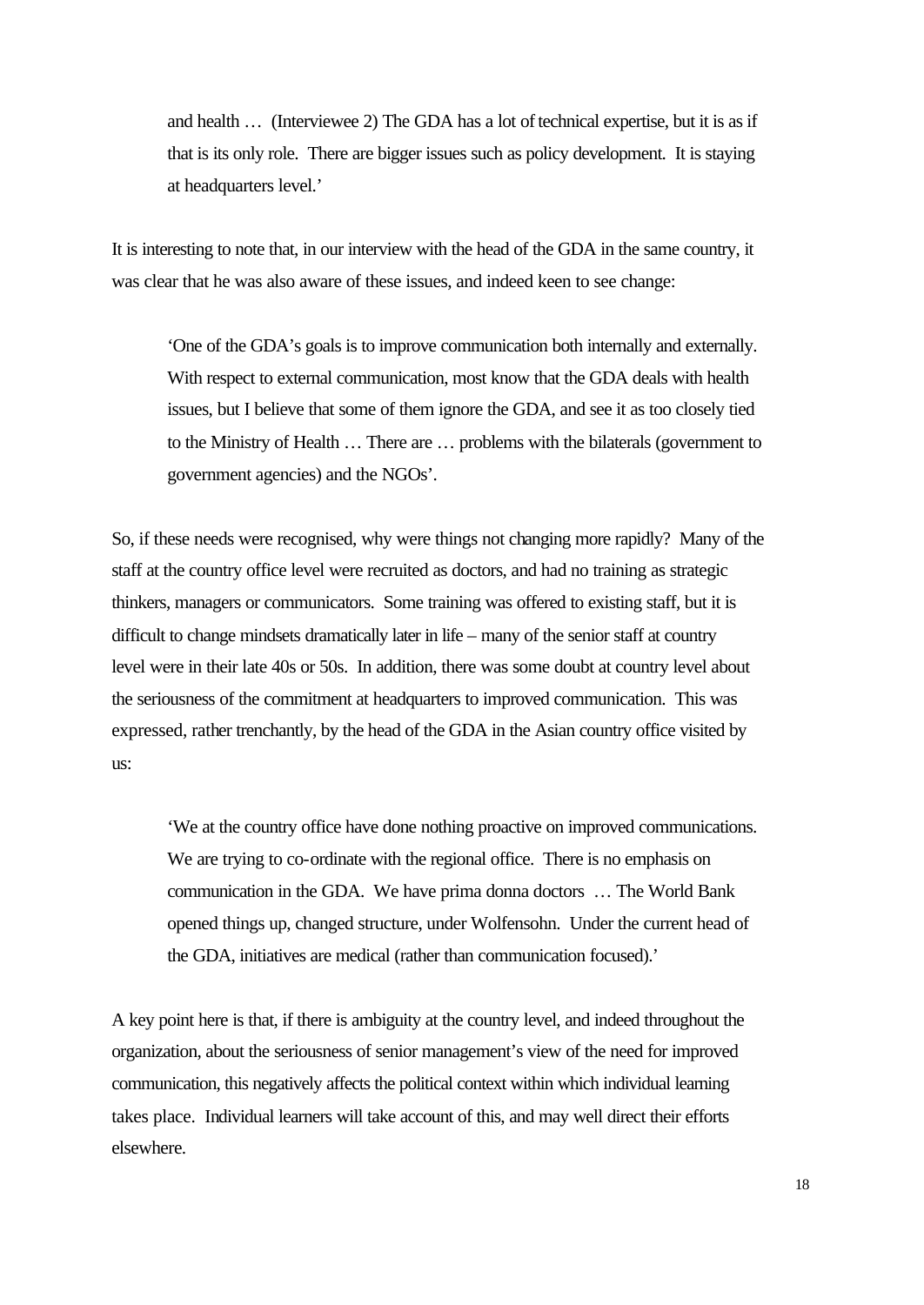So, what of the role of ICTs for improved communication and partnering? It is obvious that electronic forums could have, in principle, been used to support interaction both inside and outside the GDA, and this occurred to some extent through the extensive use of e-mail. However, other IT-enabled communication at the country level, for example through electronic discussion forums or web sites, was underdeveloped. Knowledge of ICTs was generally low amongst staff and, again, there was some doubt of headquarters' commitment to this area. Let us return to the head of the Asian country office:

'Headquarters must be involved (in improved ICT provision) and interested in funding it. They should allocate money. We try to improve it by spending from our own budget. We need seed money and a co-sharing approach. How come the country office has to pay?'

#### **Re-Structuring the Organization**

The specific financial issue of who pays for ICTs leads us by example to the second level of intervention, referring back to Table 1, namely changing organizational structures and processes, including the allocation of resources. We follow a similar format in this subsection to that above, namely identifying specific examples of espoused organizational goals and planned interventions, approaches to tackle them including the use of ICTs, and problematic tensions and dilemmas. These are summarised in Table 4.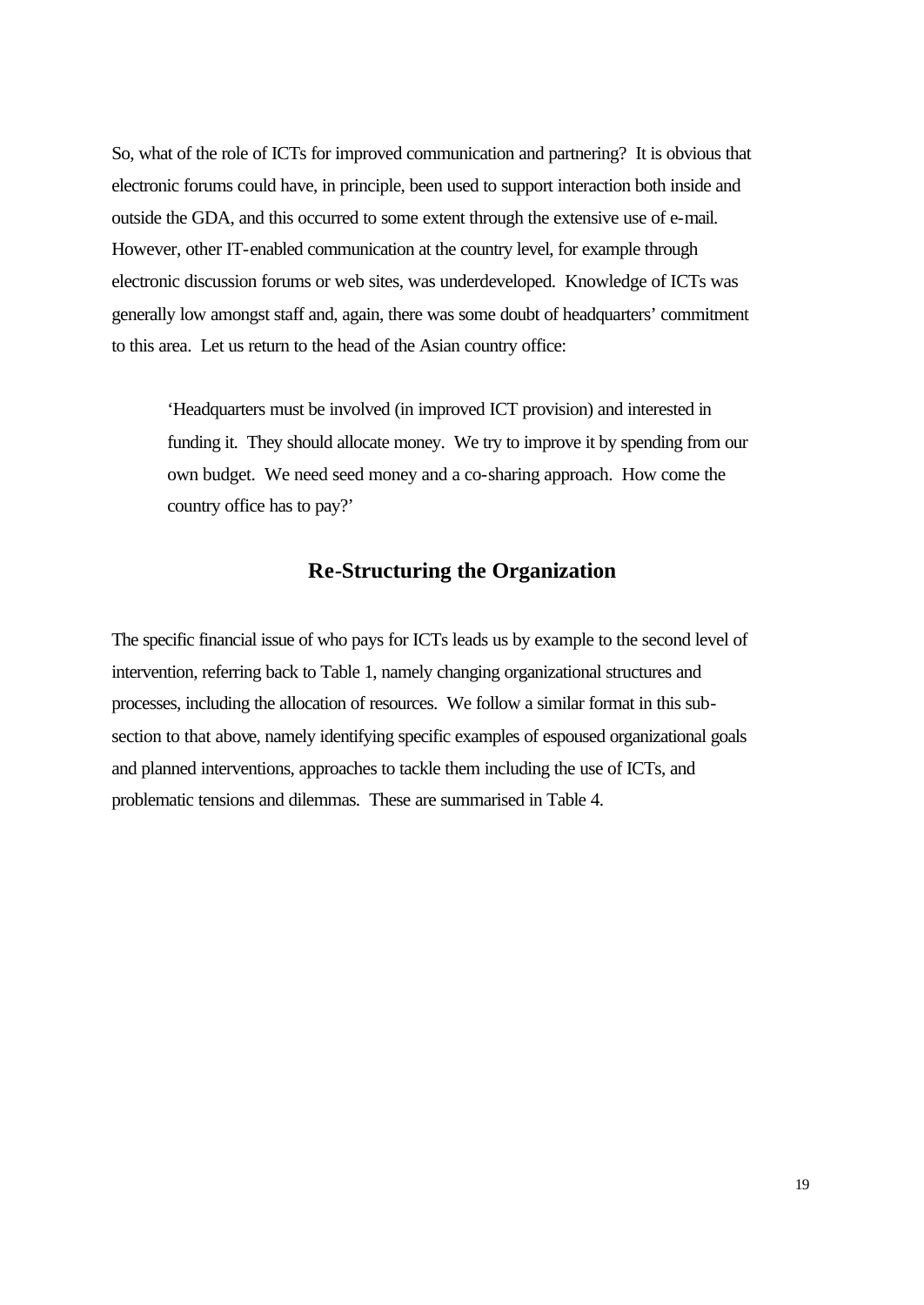#### **Table 4 Changing Structures and Processes**

| <b>Espoused</b>       | <b>Examples of</b>    | <b>Approaches</b>         | <b>Tensions, Dilemmas and</b> |
|-----------------------|-----------------------|---------------------------|-------------------------------|
| <b>Organizational</b> | <b>Planned</b>        | <b>Including ICT</b>      | <b>Dissensus</b>              |
| Goals                 | <b>Interventions</b>  | <b>Support</b>            |                               |
| Re-organize           | More resources to be. | Money, staff,             | Political tensions between    |
| structures and        | allocated to the      | infrastructure            | levels on resource            |
| processes to          | country level         |                           | allocation                    |
| place more            | More focus on local   | <b>Integrated library</b> |                               |
| emphasis on           | specificities of      | facilities                | Traditional medical view      |
| knowledge and         | countries and local   |                           | of knowledge as top-          |
| communication at      | knowledgeability      | Document sharing,         | down                          |
| the country level     | Improved knowledge    | web sites                 |                               |
|                       | exchange between      |                           | No clear central policies     |
|                       | organizational levels |                           | on knowledge sharing          |
|                       |                       |                           | approaches or how to          |
|                       |                       |                           | customise them to             |
|                       |                       |                           | particular countries          |

The view that more resources should be made available at the country level was widely supported as an espoused organizational goal but, as we have seen already, there was a gap between the rhetoric and the reality of resource allocation on the ground. A further illustration of this is that the Asian regional office that we visited had more than 20 staff working on IT/IS, whereas the country office we visited in the same region had one person only, and he had other non-IT responsibilities. He said the following:

'Technology has changed so much in the last decade. But we are not able to use these services from here (the country office). I don't have the resources and I look to the regional office. IT is not even explicitly mentioned in my job description'.

Resources are, of course, of major importance, but a subtler issue at country level was the need to focus more on local specificities and local knowledge. The GDA operated in most countries of the world and it was self-evident that they needed to tailor their approaches to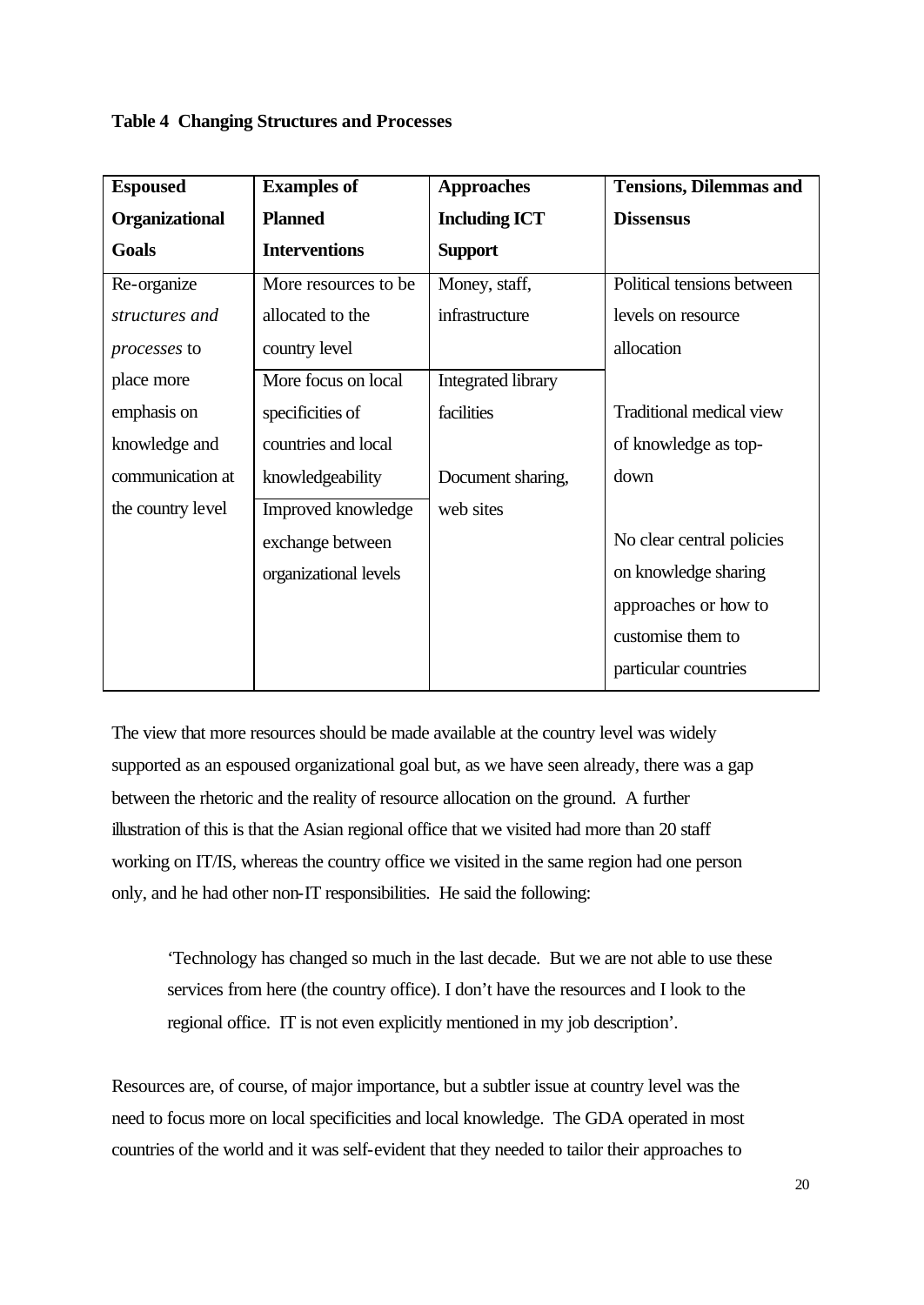different countries. Differences in culture, language, religion and other aspects of social organization affect the way in which approaches to health issues can and should be handled. For example, HIV/AIDS as a disease is similar everywhere, but specific approaches to educating the public and treating patients effectively need to be country-specific.

Most staff in the GDA would no doubt have agreed with the above statement, but organizational structures did not adequately reflect this. For example, library facilities provide an obvious way in which to collect locally-relevant documents and other forms of local 'codified knowledge'. The African country office which we visited did have a library but, to the surprise of the field researcher, had no reader-oriented catalogue, manual or electronic. In addition, the local language of this country is not English, so that such a catalogue would have needed to be bilingual at least. When asked how many people visited the library to access the materials, the library staff member replied 'very few'.

There was a very large library and document centre at headquarters, but it did not have access to some of the materials at the country offices. So, what we saw in the GDA as a whole was a top-down approach to documentation, reflecting the traditional medical culture of knowledge being held centrally and passed down through the hierarchy. The Caribbean country office that we visited was further advanced in terms of its library facilities than the offices we visited in Africa and Asia. However, even here, there were serious issues of time, staff and resource, as summarised by the librarian:

'A new thrust of the organization has been on knowledge management: getting people to share information more, developing systems to share intellectual capital … however, a key problem is that it is a very busy office and there is no time to write. So, they want the librarian to write it (a summary of local work carried out). However, this is not feasible.'

This librarian was also involved with a web site, specific to the country office. Again, we were surprised to find that no such web site existed for the African or Asian country visited. Such a web site could have, in principle, been used in a whole variety of ways to aid knowledgeable interaction. It could have contained contact names, documents, details of projects, and access to discussion forums, to name but a few. This could have been used to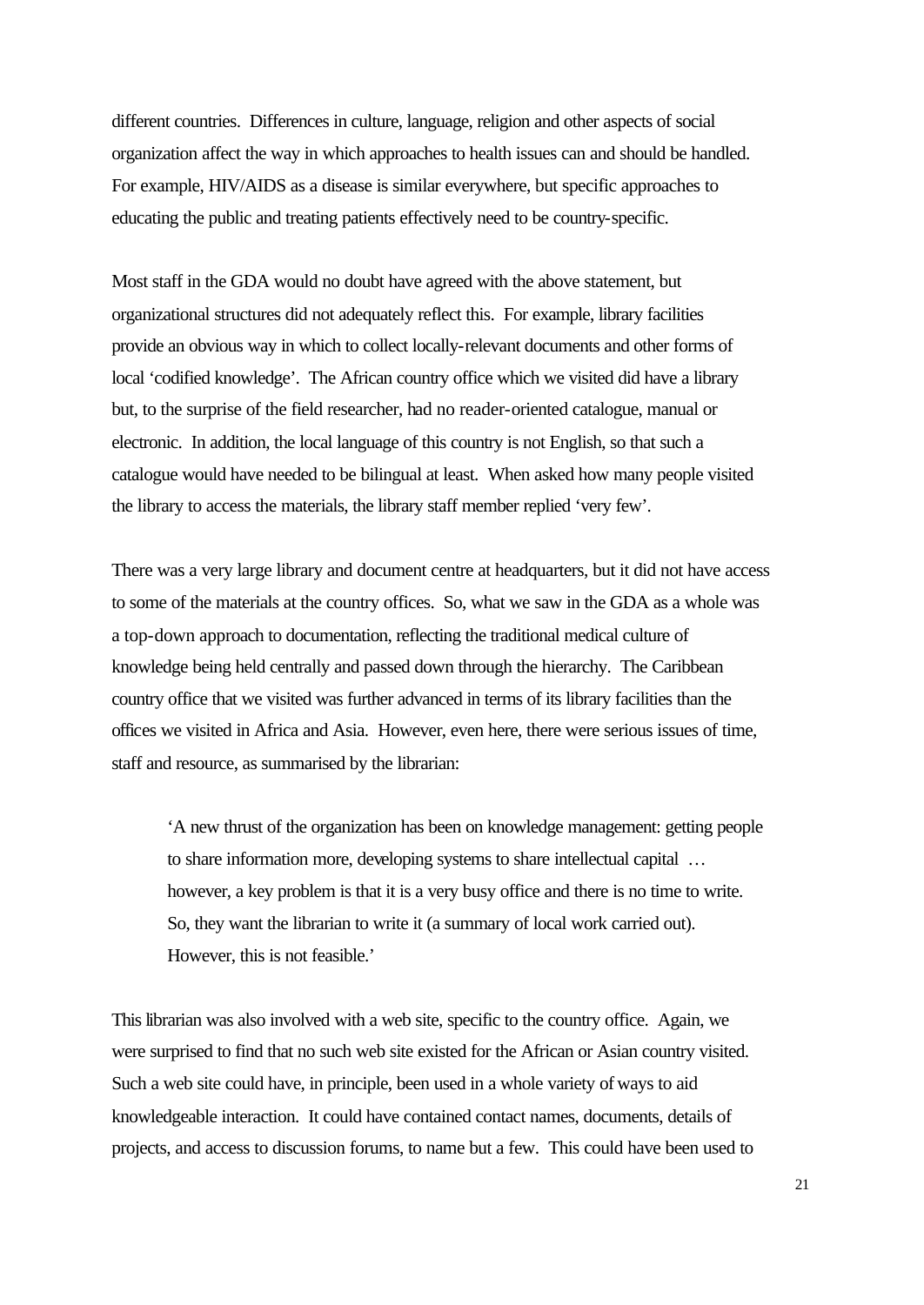support interactions at country level with agency partners, medical practitioners and even members of the general public who had internet access. In addition, country web sites could have, in principle, aided communication between different levels of the GDA hierarchy, with some flow from country to region and headquarters, rather than the other way round. The head of the African country office, when challenged by the field researcher on the issue of a web site, said:

'I would like to have a web site as I thought 11 months ago when I joined this country office. There is a willing web developer in the regional office but this is a funding issue. There is a need also for a web co-ordinator.'

Improved library facilities and web sites at the country offices we visited could have been potentially valuable in aiding local knowledgeability and improved communication within and between levels in the GDA and outside. However, in addition to ad hoc improvements, there was a clear need for central policies from headquarters on how the GDA at country level should adopt knowledge sharing approaches, for example through documents, servers, web sites, or libraries. We discussed this lack of central policy with headquarters staff at one of our audioconferences. There was no disagreement with the view that no clear policy existed, although it was noted that 'we are working on it'.

#### **Influencing Attitudes and Expectations**

We noted in the brief overview section on the GDA that some staff viewed the culture of the agency as being rather male-dominated with strong hierarchy and low on collaboration. In this final analytical sub-section, in line with our conceptual framework in Table 1, we look at some of the GDA's efforts to influence such attitudes and expectations. A summary of key points is given in Table 5.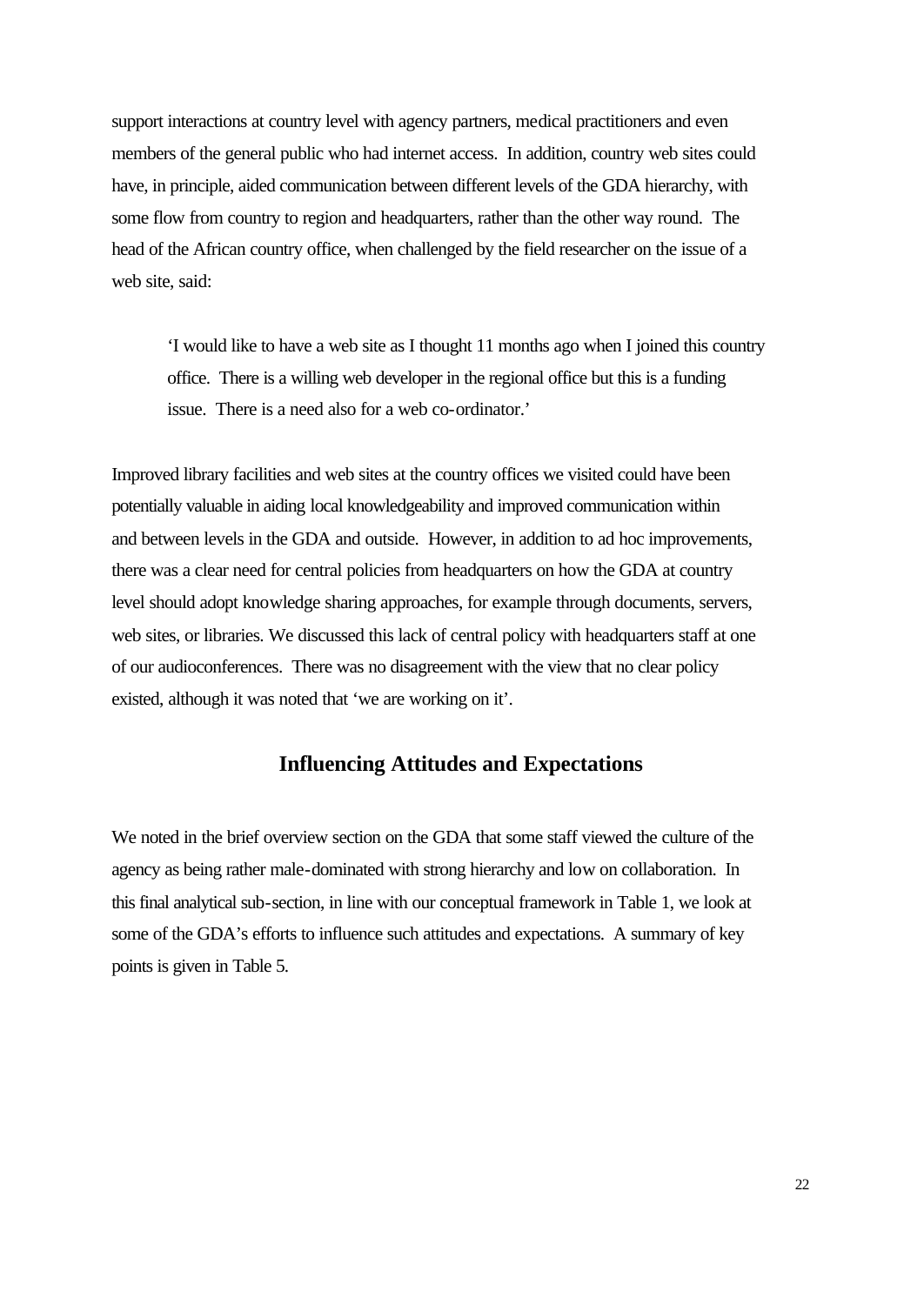#### **Table 5 Changing Culture**

| <b>Espoused</b>       | <b>Examples of</b>   | <b>Approaches</b>    | <b>Tensions, Dilemmas and</b>   |
|-----------------------|----------------------|----------------------|---------------------------------|
| <b>Organizational</b> | <b>Planned</b>       | <b>Including ICT</b> | <b>Dissensus</b>                |
| Goals                 | <b>Interventions</b> | <b>Support</b>       |                                 |
| Influence the         | Be less hierarchical | Messages from        | Top-management rhetoric         |
| <i>culture</i> of the |                      | senior management    | not always matched by shift     |
| GDA at country        | Be more open and     |                      | in resources                    |
| level and above       | transparent,         | e-mails, local       |                                 |
| - attitudes and       | internally and       | library facilities,  | Many senior staff at country    |
| expectations          | externally           | shared databases,    | level comfortable with          |
|                       |                      | local web sites      | hierarchies                     |
|                       | More lateral         |                      |                                 |
|                       | communications and   |                      | <b>Established bureaucratic</b> |
|                       | knowledge sharing    |                      | ways of doing things $-$ hard   |
|                       |                      |                      | to change                       |

Senior management rhetoric was invariably in favour of a cultural change towards more openness, knowledge sharing and reductions in hierarchy. However, this was not always taken seriously, since the rhetoric was not normally matched with a visible shift in resource allocation. This was succinctly summarised by the head of the country office visited by us in Africa:

'(New) heads of country offices are given a briefing in headquarters as part of their training, with quite a bit on knowledge sharing. Resources for implementing those ideas are rather less.'

Senior staff in the GDA as a whole had grown up with strong hierarchies, both in their medical training and practice, and during their time at the GDA. It can be argued that many were comfortable with hierarchies. One of the staff officers at the Asian regional office, when talking about reduced hierarchies and improved knowledge sharing, believed that the heads of country offices were themselves a major hurdle: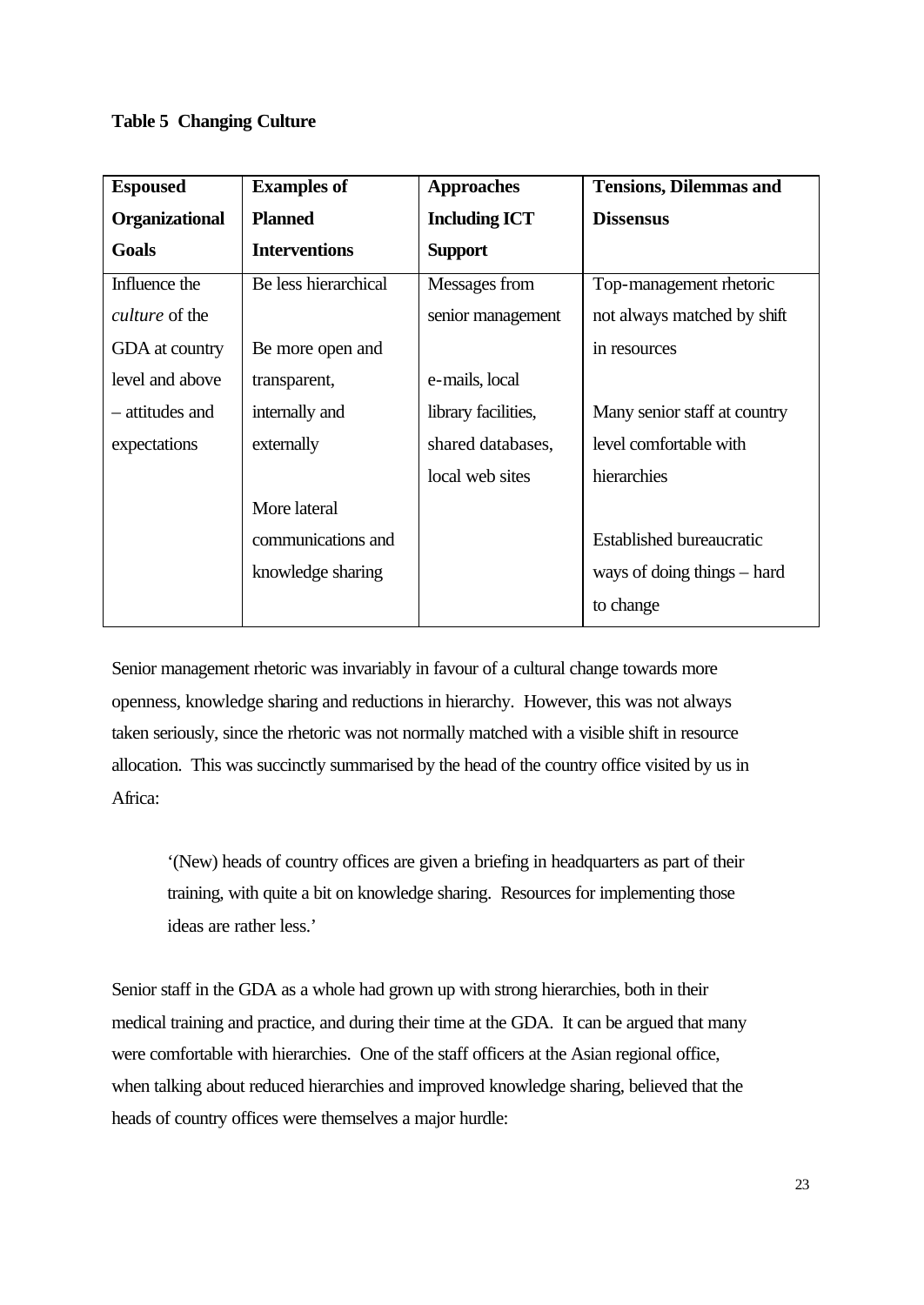'We need to facilitate change, not at the technical level (medical officers in the country office) but at the head of country level'.

As with all strongly hierarchical organizations, fixed bureaucratic ways of doing things were common and hard to change. In particular, the GDA at country level had devoted its primary collaborative effort over the years to working with local ministries of health. Such contact was invariably conducted in a cumbersome and rigid way, as described by one of the staff in the Caribbean country office:

'… there are too many requests and all of them come with deadlines and you have to follow many procedures. The formal procedure in which you have to prepare a cover letter for whatever, and then go through the Ministry of Health which normally, even though you copy to the person you are interested in, sometimes they have to wait until the higher level decides that they can answer'

This bureaucratic approach in the ministries was mirrored to some extent in the local GDA offices themselves. A young staff member in the Asian country office, who had moved to the GDA from a private consultancy company made this comparison:

'It was a cultural shock from the private sector company to the GDA. I thought that it was an international organization, but most of the rules and regulations are from 50 years back.'

Newer communications technologies could have, in principle, changed some of this. E-mail communication can bridge hierarchical levels, electronic documentation centres can aid lateral knowledge sharing, and web sites can be a vehicle for openness, both internally and externally to an organization. However, bureaucratic and hierarchical approaches often persist through the minds and attitudes of people. This was nicely summarised by a young staff member in the African country office:

'There are issues of hierarchy – everything has to go through the country head. It is an old-style culture based on memos and faxes. People respond to requests from the country head rather than exercising individual agency.'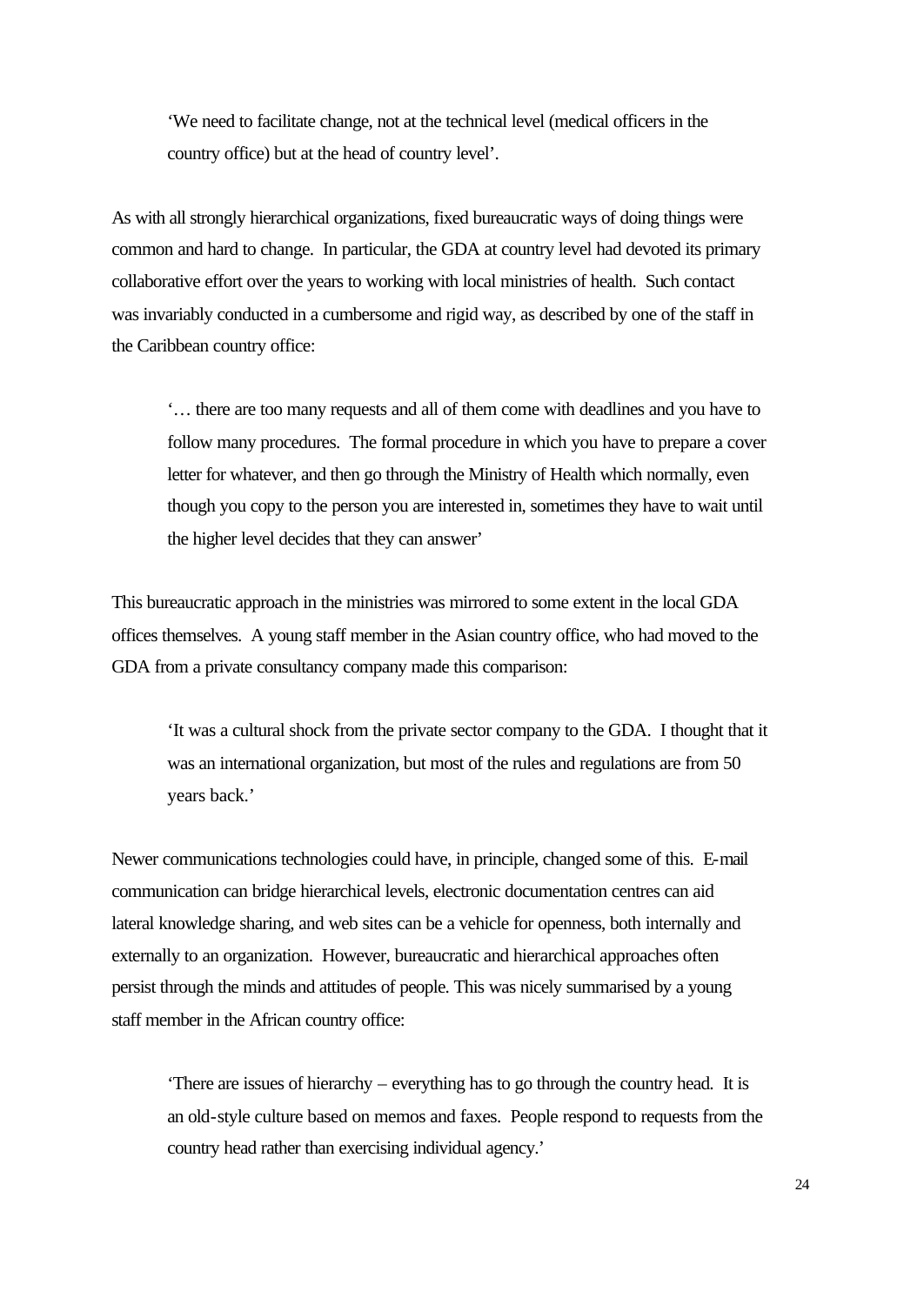It would be inaccurate to suggest that all young staff supported change, while older staff were comfortable with established hierarchies and ways of doing things. Indeed, some senior staff were quite keen to change in a variety of ways. For example, in terms of trying to move towards more openness and transparency, not least with respect to partner agencies, a senior staff member in the African office said:

'We do a lot in the GDA but we don't know how to 'sell' what we are doing. Sometimes, we are not included in reports, because people don't know what we are doing. We are not talking a lot of ourselves. We don't have that culture. We don't think we should advertise. There is also a lack of time. We have lots of meetings.'

The seeds of individual and organizational change are there in this statement, as in the views of a significant number the people with whom we interacted during our research project. But cultural change in a long-established bureaucratic, hierarchical organization is hard to achieve.

#### **DISCUSSION**

We believe that important insights can be derived from our theoretical approach backed by detailed empirical data, and we have offered a number of these with respect to the GDA throughout the analytical sections. However, we would like to go a little further here to some more general comments on changing processes of knowing. With respect to changing individuals, we have shown that it is not only a matter of recruitment and training practices, although these are both very important. The political context is also vital, for example in signalling whether the senior management of the organization are sufficiently serious about espoused organizational changes to allocate new resources to them. If this is not the case, or there is ambiguity in the organizational messages, then individuals may decide to largely ignore the change rhetoric and reproduce their existing practices.

With respect to changing structures and processes, it is relatively easy for organizations to espouse the need for locally-relevant approaches, as illustrated in the case of the GDA by the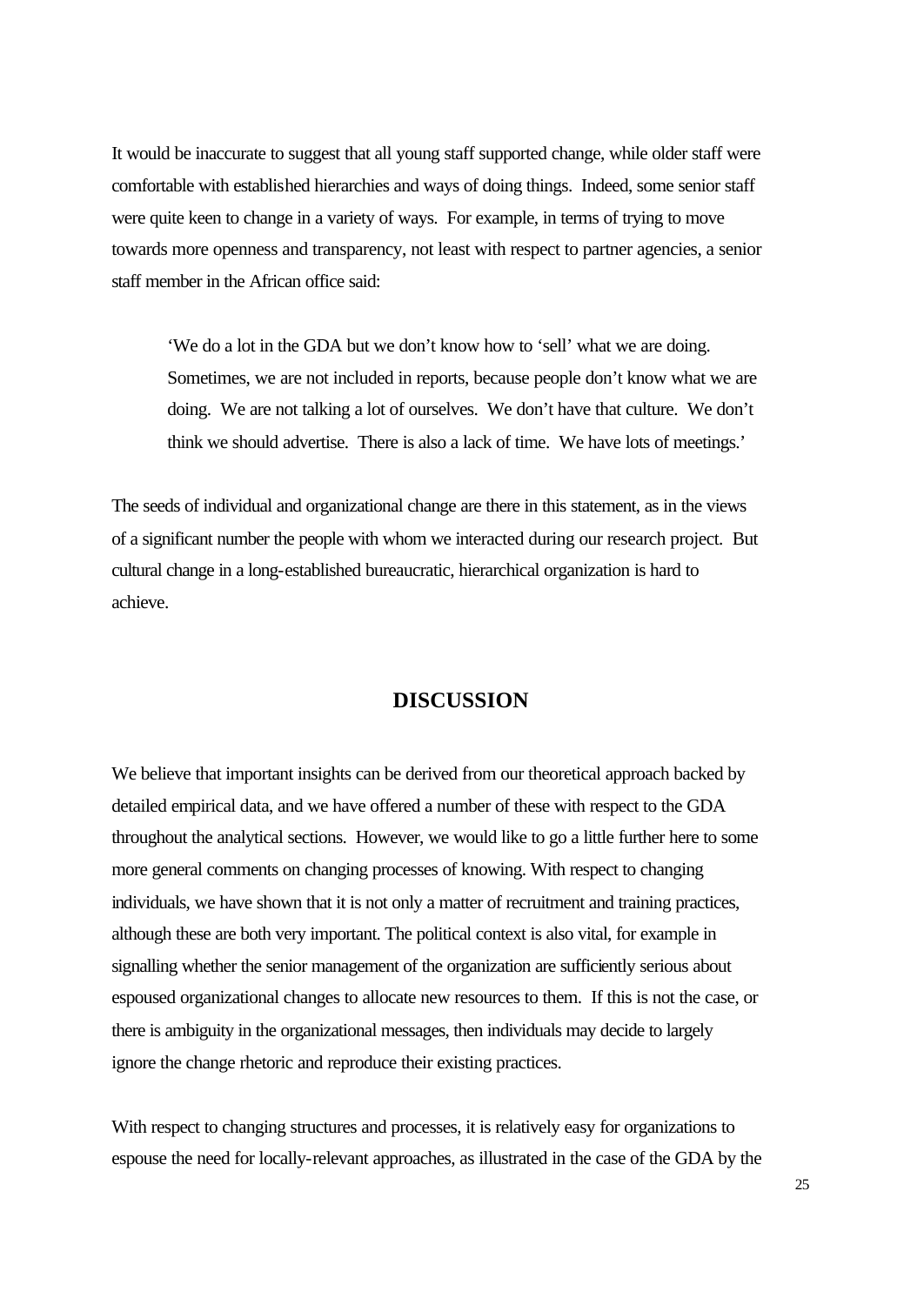rhetoric of an increased country-level focus. What is much harder is to change existing power structures within the organization in order to make this rhetoric have some counterpart in reality. For example, in the case of the GDA, were headquarters and regions willing to give more autonomy to country level staff, with a concomitant increase in resources? This does not imply an abdication of the centre's role, but rather a shift in its nature. Rather than directing from the centre, such a shift could involve the centre in formulating general policies for knowledge sharing approaches at the local level, but leaving scope for considerable customisation in their implementation. Web sites are an obvious example from the GDA case study.

Moving now to changing culture, a major issue is that hierarchies and established bureaucratic ways of doing things are notoriously difficult to change in any organization. In the case of the GDA at country level, this could be considered to be compounded by its traditional client being the local health ministry. Such ministries themselves are often a bureaucratic nightmare of archaic procedures, rigid hierarchies and outdated information technologies and systems. Nevertheless, change is possible, for example in ways of dealing with partner agencies at country level, and the GDA was widely perceived as being slower than some other development agencies in improving its partnering practices. Is changing culture more complex than changing individuals and organizational structures? We would argue instead, following our analysis of the GDA, that the three 'levels' are inextricably interlinked. Whilst it is useful to separate aspects of them for analytical purposes, change processes need to happen at all levels simultaneously. For example, it is not possible to change hierarchies and partnering approaches without changing the attitude of individuals and the allocation of resources to enable them to act differently.

So what about ICTs in all this? It is clear from the case study that technology, or lack of it, was important to all the processes of knowing, implicated in how individuals acted and communicated, in forms of interaction between hierarchical levels, and in cultural ways of doing things. New technologies offer new opportunities, but whether they are taken up and used to change processes of knowing depends on human agency. E-mail does not deliver better lateral communication if the authority is not there to legitimise this form of interaction. Web sites can be valuable ways of supporting external interaction for example, but only if the power structures and related resources of the organization enable appropriate content to be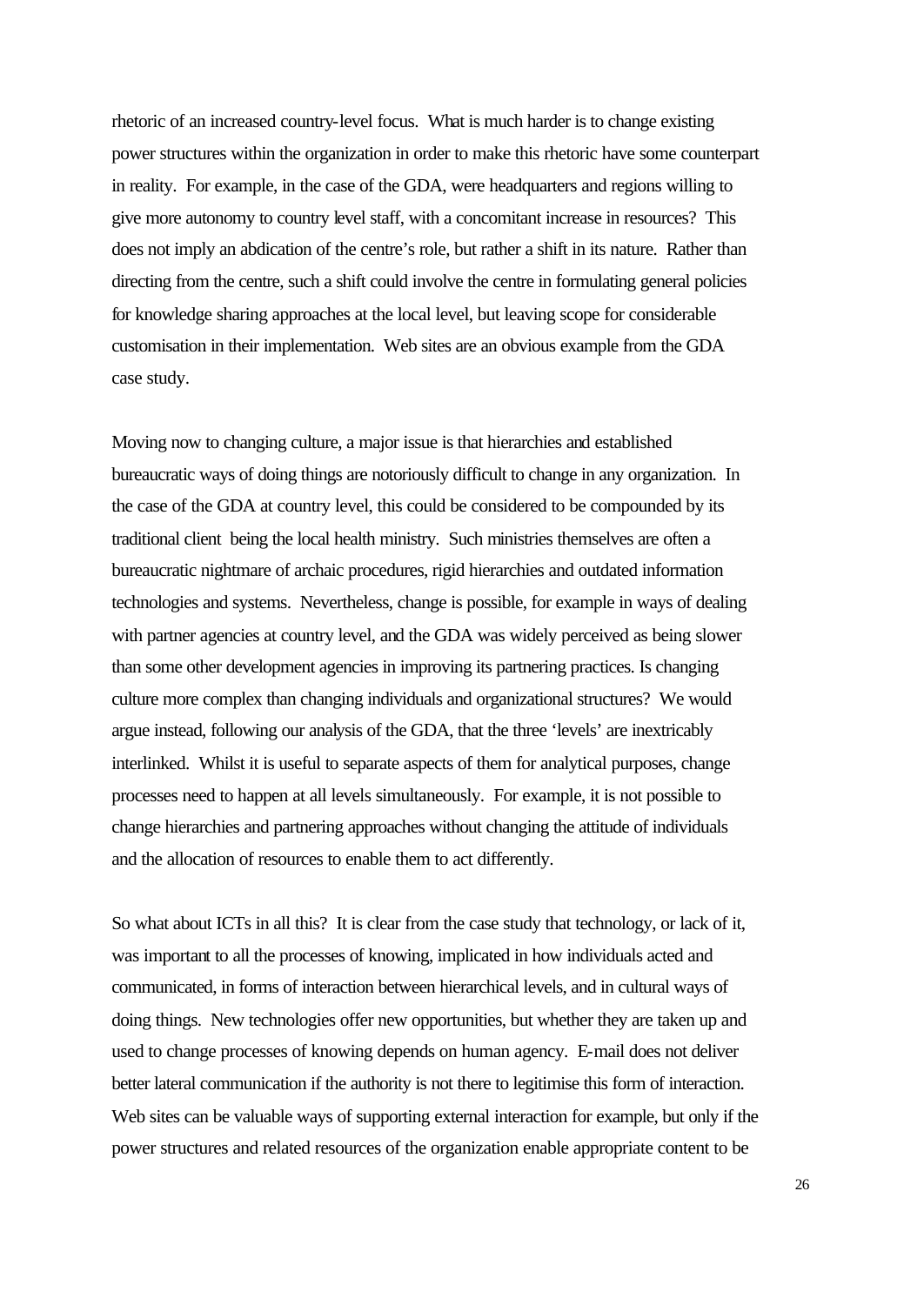created and updated. ICTs are important for globally-dispersed organizations such as the GDA, but they are not solutions in themselves to inflexible bureaucracies, inappropriate resource allocation, or poor attitudes to knowledge sharing. ICTs can, however, be a crucial part of a balanced approach to change in all of these areas.

The key thrust of our paper is conceptual and theoretical, but we wish to make a brief comment on practice in the GDA in particular. Our analysis of the GDA should not be taken as a simple criticism of attitudes, practices and structures within the agency. Much good work had taken place over the years up to and including our research project. Many staff in the agency, at all levels, were trying hard to tackle contemporary issues and problems, for example as evidenced by their willingness to engage with ourselves as researchers. However, there is little doubt that the agency needs to change further in the coming years, not least in its approach to knowledge and its use of ICTs. In terms of the direct practical contribution of our research project to this, we put considerable emphasis during the project on feeding back and discussing our findings with GDA staff at various levels, and we also made specific suggestions for change where we felt these were appropriate. Our continued full access to the agency over the two years of the project offers some evidence that our input was valued. We are, however, aware of the limitations of any practical advice on changing a large global organization based on a limited set of field interviews carried out by a small team of researchers.

#### **CONCLUSIONS**

The title of this paper includes the phrase 'changing processes of knowing' and the meaning of 'changing' is deliberately two-sided. In the GDA case study, we were interested, on the one hand, in the deliberate efforts being made, particularly by more senior GDA management, to change the nature of the agency. Examples of these were the espoused organizational goals and planned interventions described in the analytical sections. On the other hand, we were also interested in describing how processes of knowing were actually changing in the GDA, and this did not always match well with the espoused goals in our view. Much of our analysis has been concerned with the reasons for such mismatches, echoing a long-standing theme in the literature distinguishing plans from situated actions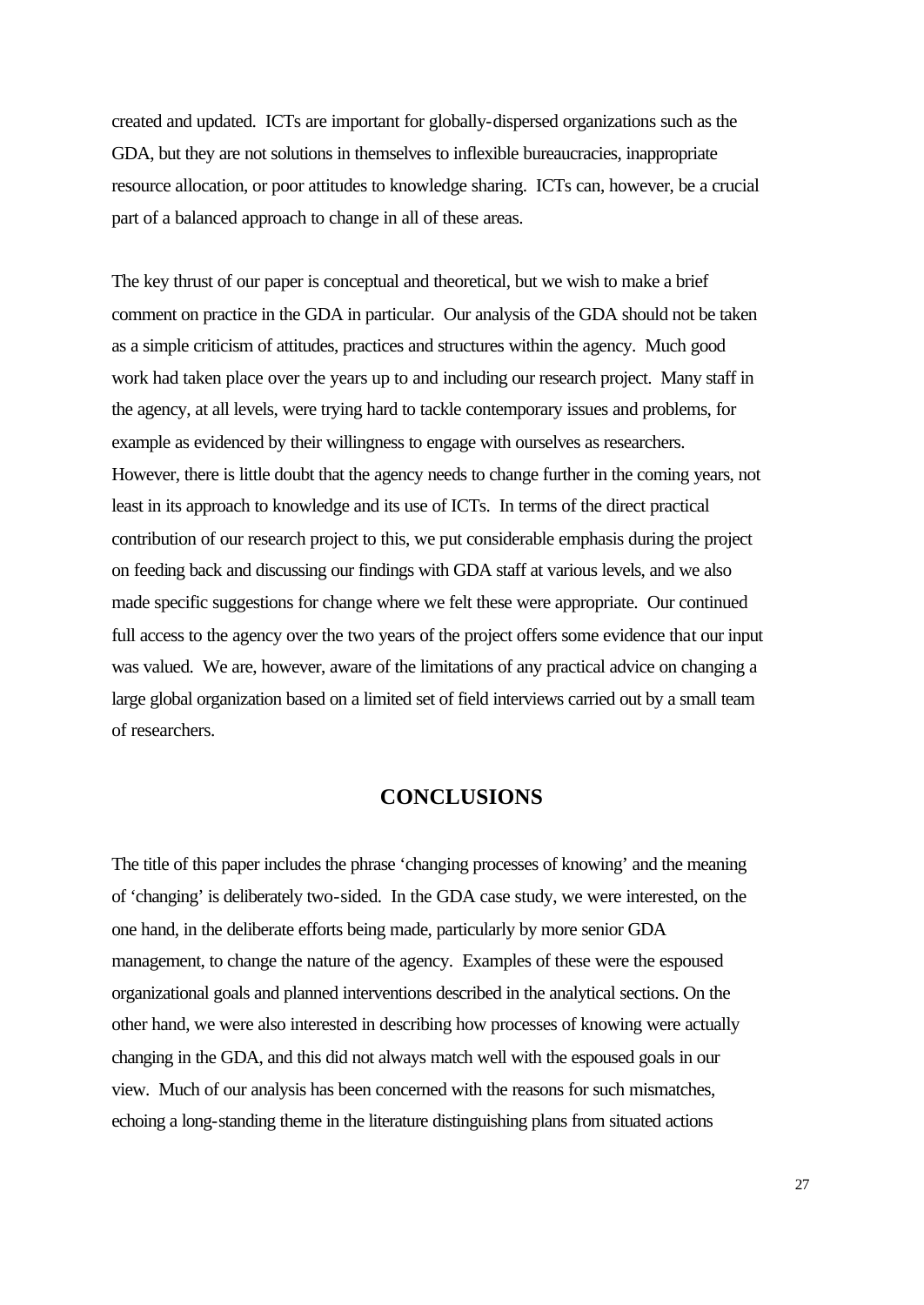(Suchman 1987), or anticipated changes from emergent or opportunistic changes (Orlikowski 1996).

Our particular approach, based on a detailed theoretical framework, had four distinctive features to it. Firstly, we were concerned with knowledge management and we generated a particular version of the knowing-in-practice approach. Other authors have adopted such an approach, although it remains a minority stream in the knowledge management literature, but the particular synthetic framework in this paper is our own. Secondly, we have placed considerable emphasis on the political context within which knowledge management initiatives take place. Again, this has been called for in the literature, going right back to Lave and Wenger's (1991) seminal work on learning in communities, but empirical studies of this aspect have remained very rare.

A third distinctive feature of our approach is that we have explicitly considered the role of ICTs in our conceptual framework, in the analysis of the empirical case study, and in our discussion of broad insights in the previous section. There is a significant quantity of literature on ICTs and knowledge management but, as noted by Schultze and Leidner (2002), the vast majority of it adopts a normative and consensual approach. Our approach has been interpretive, but with strong critical elements related to our emphasis on power relations. We have illustrated these latter elements in the empirical case study through our discussion of the tensions, dilemmas and dissensus which arose sometimes in the GDA due to conflicting views, competing bids for resources and vested interests.

Fourthly, our paper has used an empirical example of knowledge management in a geographically-dispersed organization, which has been noted as an under-represented area of study (Desouza and Evaristo 2003, Orlikowski 2002). We have aimed to show some of the complexity of such organizations in our short paper here, and thus the difficulty of changing individuals, organizational structures and cultures within them. We believe, from both a research and practice standpoint, that globally-dispersed organizations are very important in this era of increasing globalization (Beck 2000). They are hard to manage or research, involving much time and resources in both cases, but of great relevance. We have aimed to make a contribution to the sparse literature in this area.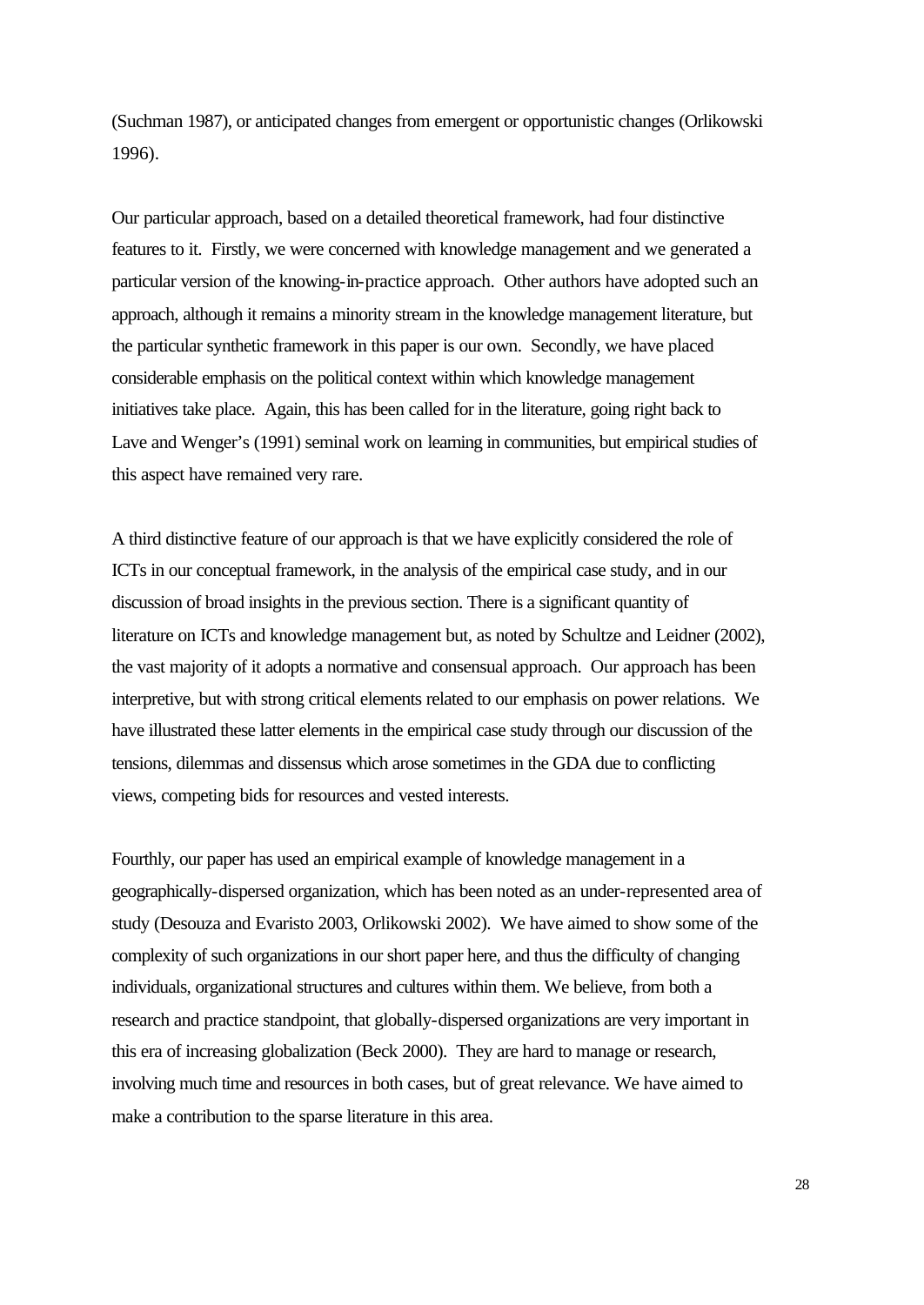In this paper, we have adopted a knowing-in-practice approach, emphasizing in particular the importance of the political context of knowing. We have explicitly considered the role of ICTs as inextricably interlinked with planned interventions and actual results from knowledge management initiatives. Although our case study dealt with a specific organization, the GDA, we believe that our conceptual framework is more generic, and could therefore be applied with value to any global organization. We would like to encourage other researchers to draw from and extend the conceptual approach that we have developed here.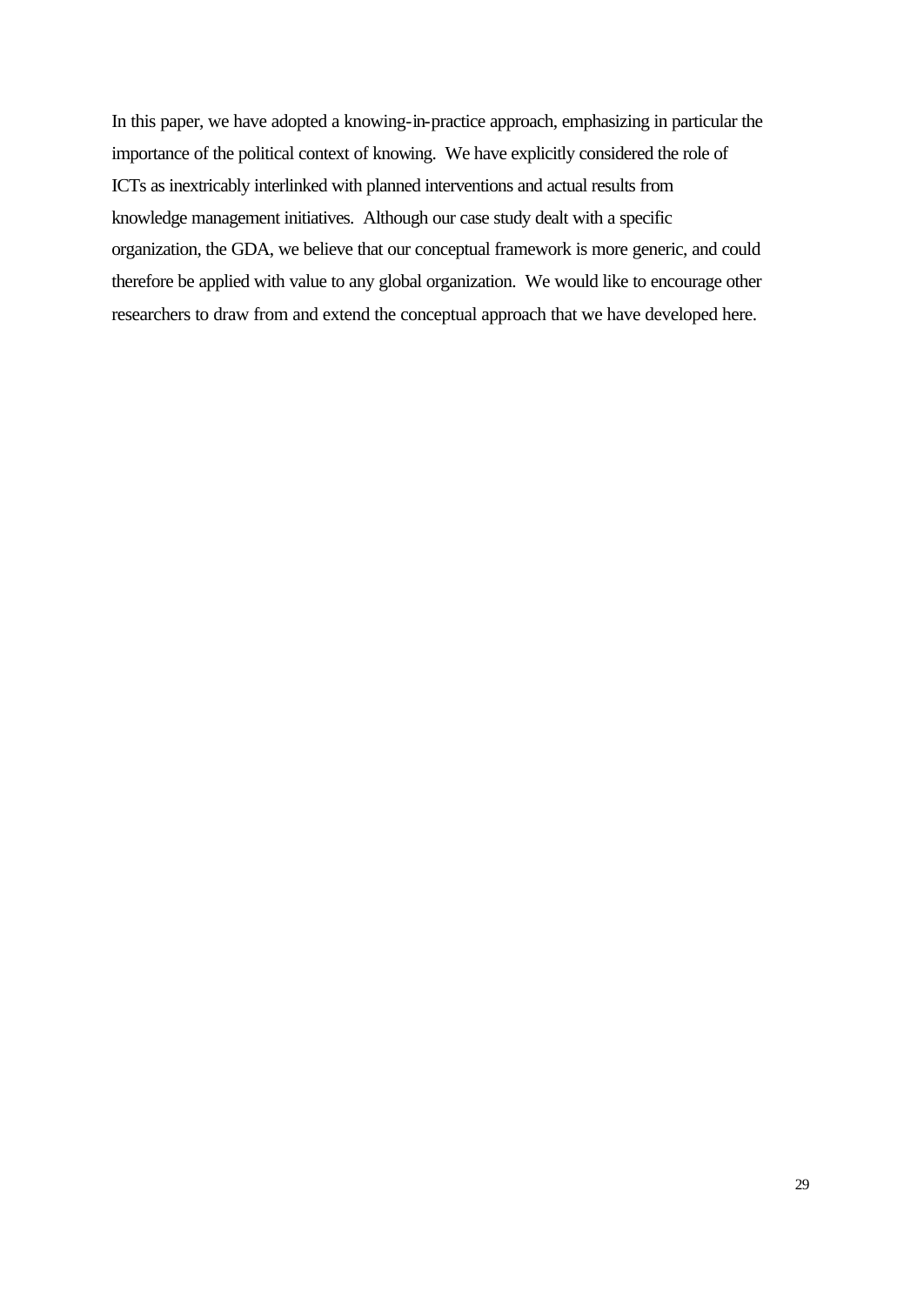#### **REFERENCES**

Alavi, M., and Leidner, D.E. "Review: Knowledge Management and Knowledge Management Systems: Conceptual Foundations and Research Issues," *MIS Quarterly* (25:1), 2001, pp. 107-136.

Argote, L., McEvily, B., and Reagans, R. "Introduction to the Special Issue on Managing Knowledge in Organizations: Creating, Retaining and Transferring Knowledge," *Management Science* (49:4), 2003, pp. v-viii.

Barrett, M, Cappleman, S., Shoib, G., and Walsham, G. "Learning in Knowledge Communities: Managing Technology and Context," *European Management Journal* (22:1), 2004, pp. 1-11.

Beck, U. *What is Globalization?*, Polity Press, Cambridge, 2000.

Blackler, F. "Knowledge, Knowledge Work and Organizations: An Overview and Interpretation," *Organization Studies* (16:6), 1995, pp.1021-1046.

Boland, R.J. "Why Shared Meanings Have No Place in Structuration Theory: A Reply to Scapens and Macintosh", *Accounting, Organizations and Society* (21:7/8), 1996, pp. 691-697.

Brown, J.S., and Duguid, P. "Organizational Learning and Communities-of-Practice: Towards a Unified View of Working, Learning and Innovation," *Organization Science* (2:1), 1991, pp. 40-57.

Contu, A., and Willmott, H. "Re-embedding Situatedness: The Importance of Power Relations in Learning Theory," *Organization Science* (14:3), 2003, pp. 283-295.

Deetz, S. "Describing Differences in Approaches to Organization Science: Rethinking Burrell and Morgan and their Legacy," *Organization Science* (7:2), 1996, pp. 191-207.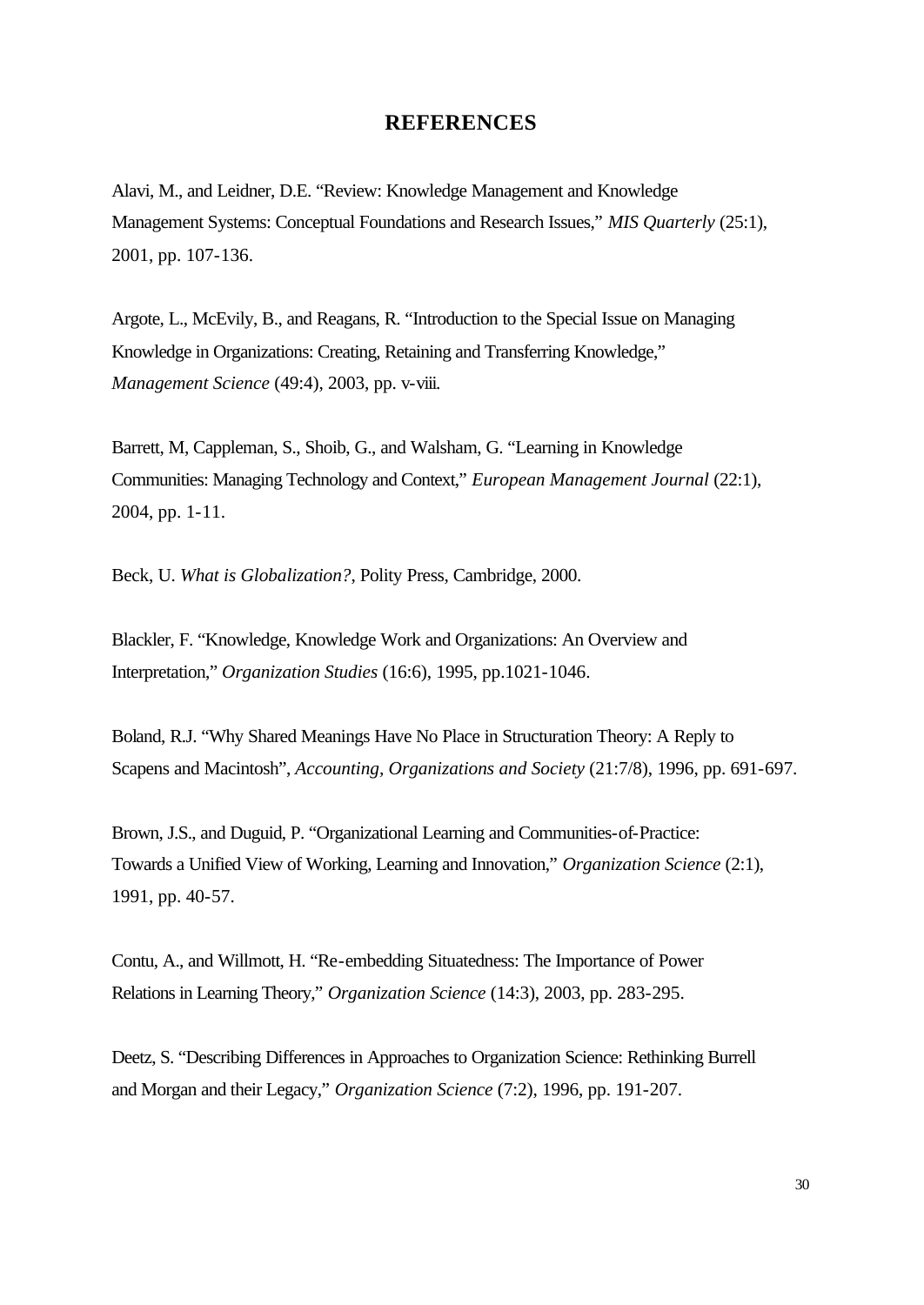DeSouza, K., and Evaristo, R. "Global Knowledge Management Strategies," *European Management Journal* (21:1), 2003, pp. 62-67.

Gherardi, S. "Practice-based Theorizing on Learning and Knowing in Organizations," *Organization* (7:2), 2000, pp. 211-223.

Grandori, A., and Kogut, B. "Dialogue on Organization and Knowledge," *Organization Science* (13:3), 2002, pp. 224-231.

LaPorte, B. "Knowledge is Currency at the World Bank," *Knowledge Management Review*  (5:5), 2002, pp. 10-13.

Lave, I, and Wenger, E. *Situated Learning: Legitimate Peripheral Participation*, Cambridge, Cambridge University Press, 1991.

McDermott, R. "Why Information Technology Inspired but Cannot Deliver Knowledge Management," *California Management Review* (41:4), 1999, pp.103-117.

Nonaka, I. "A Dynamic Theory of Organizational Knowledge Creation," *Organization Science* (5:1), 1994, pp.14-37.

Orlikowski, W.J. "Improvising Organizational Transformation over Time: A Situated Change Perspective," *Information Systems Research* (7:1), 1996, pp.63-92.

Orlikowski, W.J. "Knowing in Practice: Enacting a Collective Capability in Distributed Organizing," *Organization Science* (13:3), 2002, pp. 249-273.

Polanyi, M. *The Tacit Dimension,* Routledge & Kegan Paul, London, 1966.

Polanyi, M. *Knowing and Being,* Routledge & Kegan Paul, London, 1969.